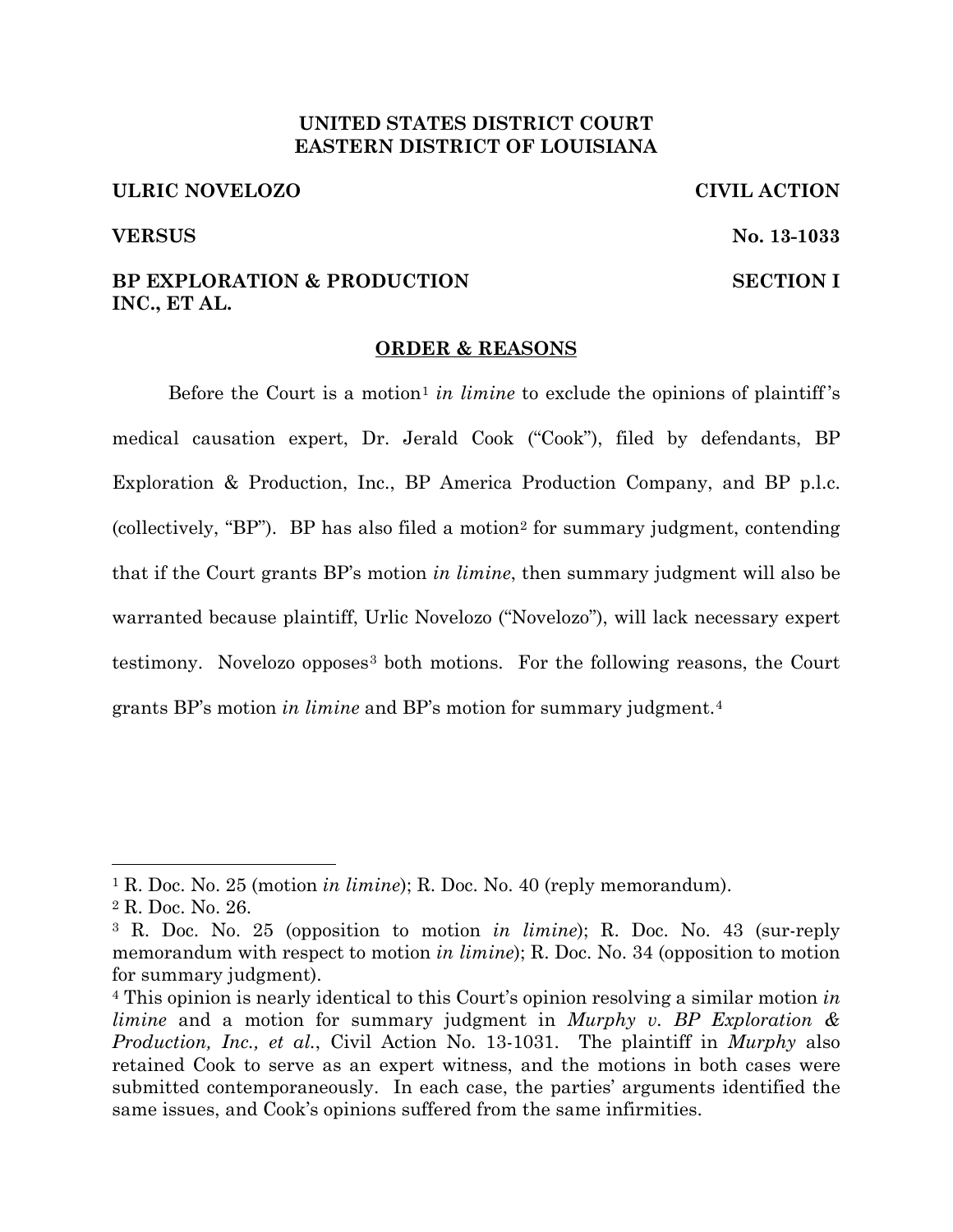#### **I. BACKGROUND**

The instant action is a "B3" case arising out of the 2010 Deepwater Horizon oil spill in the Gulf of Mexico.<sup>5</sup> B3 cases involve "claims for personal injury and wrongful death due to exposure to oil and/or other chemicals used during the oil spill response (e.g., dispersant)." *See In re Oil Spill by Oil Rig "Deepwater Horizon" in Gulf of Mexico, on Apr. 20, 2010*, No. MDL 2179, 2021 WL 6053613, at \*10 (E.D. La. Apr. 1, 2021) (Barbier, J.). During the course of the MDL proceedings, Judge Barbier approved the Deepwater Horizon Medical Benefits Class Action Settlement Agreement, which included a Back-End Litigation Option ("BELO") permitting certain class members to sue BP for later-manifested physical conditions. *Id*. at \*2. The B3 plaintiffs, by contrast, either opted out of the class action settlement agreement or were excluded from its class definition. *Id*. at \*10 n.3. In any event, "B3 plaintiffs must prove that the legal cause of the claimed injury or illness is exposure to oil or other chemicals used during the response."6

Novelozo alleges that from June through August of 2010 he did oil clean-up work on beaches in Florida following the Deepwater Horizon oil spill.<sup>7</sup> According to Novelozo, he was exposed to both oil and dispersants.<sup>8</sup> Novelozo also alleges that, as

<sup>5</sup> R. Doc. No. 9 ("Severing 780 Cases in the B3 Pleading Bundle and Re-allotting Them Among the District Judges of the Eastern District of Louisiana") (Barbier, J.). 6 R. Doc. No. 9, at 53 ("Case Management Order for the B3 Bundle") (Barbier, J.); *see* 

*id*. at 54 (noting that "proving causation will be a key hurdle for the B3 plaintiffs."). <sup>7</sup> R. Doc. No. 1, at 8.

<sup>8</sup> *Id.* at 1.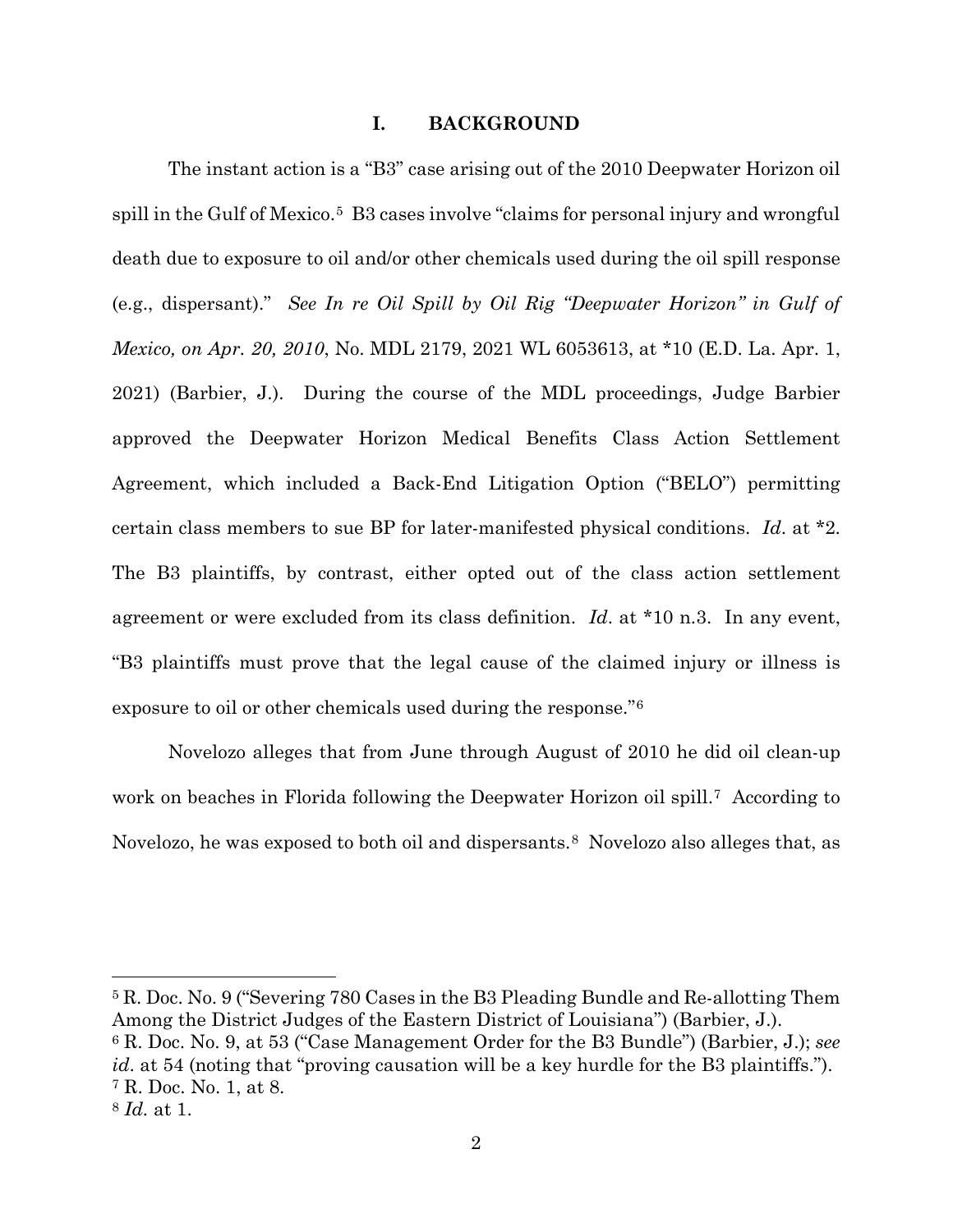a result of this exposure, he suffers from a lengthy list of unpleasant symptoms.9 Novelozo filed the instant civil action, seeking a bench trial with respect to his claims of negligence under general maritime law.10

Novelozo relies on Cook, a retired Navy physician with a master's degree in environmental toxicology, to provide a medical causation analysis supporting Novelozo's claim that his exposure to oil and dispersants caused his health problems.11 Cook is board certified in occupational medicine, public health, and general preventive medicine. Cook is also a fellow of the American College of Occupational and Environmental Medicine.12

Cook reviewed Novelozo's medical records, employment records, claim documents, other records, and two additional expert reports.13 With respect to the chemicals that Novelozo encountered during his cleanup work, Cook "primarily relied on the exposure assessment conducted by Rachael Jones, Ph.D., CIH."14 Based on Jones' exposure report, Cook noted that "Novelozo was exposed to volatile organic

<sup>&</sup>lt;sup>9</sup> *Id.* at 8. Among other symptoms, Novelozo alleges that he suffers from "dizziness, lighted headiness, stomach problems, stress, skin rashes, respiratory problems, breathing problems, sleep problems, abdominal pain, bowel problems, nausea, vision problems, memory problems, bloody nose, low sexual drive and lose [sic] of energy." *Id.*<br><sup>10</sup> R. Doc. No. 1, at 10–15; R. Doc. No. 22 (scheduling order), at 3 (noting, after a

conference with counsel, that the matter is set for trial "before the District Judge **without** a jury.") (emphasis in original).

<sup>11</sup> R. Doc. No. 25-3, at 1–2. 12 *Id*. 13 *Id*. at 4.

<sup>14</sup> *Id*. Dr. Rachael Jones ("Jones") produced a report report: *Exposures of Mr. Ulric Novelozo*.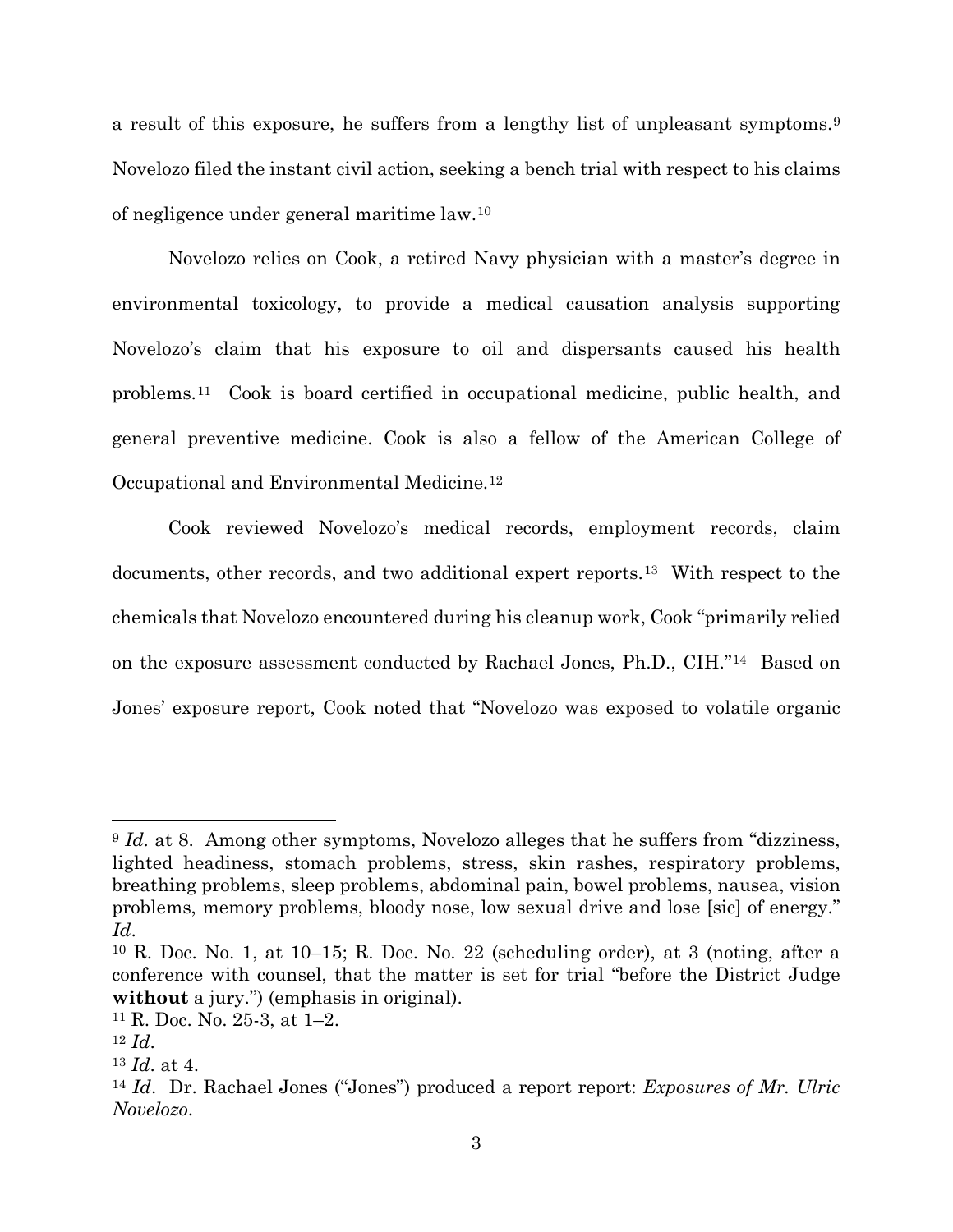compounds, polycyclic aromatic hydrocarbons, elevated fine particulate matter (PM2.5), crude oil or oily water."15

To the Court's astonishment, Cook's report includes the statement that "Novelozo had reported *in our phone conversation* that he had used personal protective equipment (PPE)."16 However, Cook stated in his deposition testimony that he "never actually connected with [Novelozo]," so Cook prepared his report "without an interview, and [Cook had] never spoken with [Novelozo]."17 When questioned further, Cook confirmed that he "issued [his] report without the benefit of [Novelozo's] deposition and without ever having spoken to [him]."18 Novelozo does not explain this discrepancy between Cook's testimony and his report.

Cook's report is organized into several sections. The first outlines his qualifications, which BP does not challenge.19 The next sections identify materials that Cook reviewed to formulate his opinion. Next, Cook's report describes the methodology he used in connection with his general causation analysis related to the following diseases: chronic rhinosinusitis, respiratory illness, dermatitis, and dry eye and chronic conjunctivitis.20 Cook then details a specific causation analysis with respect to Novelozo and those diseases.21

<sup>15</sup> R. Doc. No. 25-3, at 6.

<sup>&</sup>lt;sup>16</sup> R. Doc. No. 25-3, at 6 (emphasis added).<br><sup>17</sup> R. Doc. No. 47-1, at 15.<br><sup>18</sup> *Id*. <sup>19</sup> R. Doc. No. 25-1, at 8.

<sup>20</sup> R. Doc. No. 25-3, at 28–42.

<sup>21</sup> *Id.* at 42–44.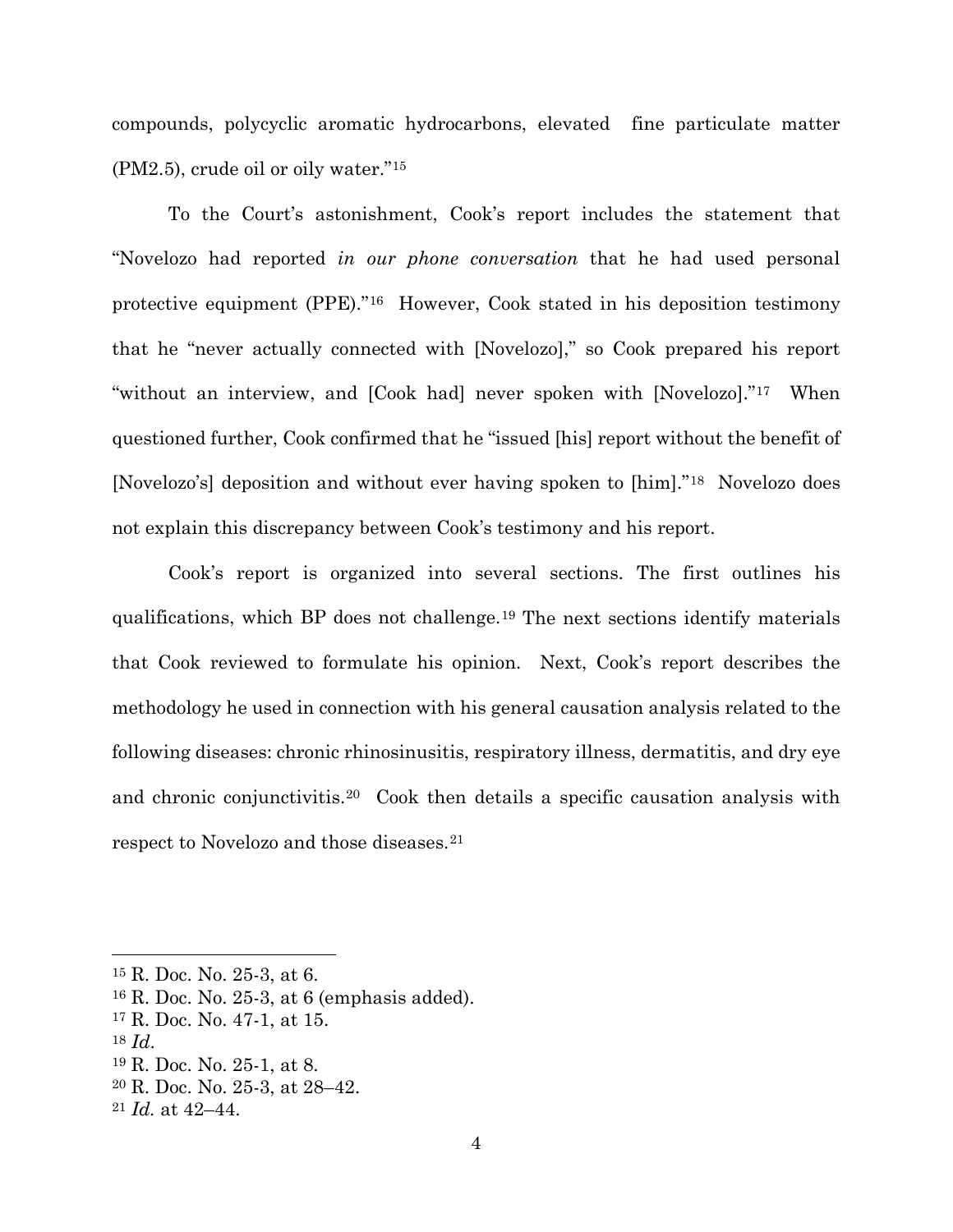In the context of his general causation analysis, Cook performed a "literature review of peer-reviewed studies," where his sources were "selected based on the quality of the study and study design."22 According to Cook, "[t]he hierarchy of clinical evidence shows that systematic reviews and metanalyses are the most reliable in predicting clinical outcomes because they are designed to include the most relevant collection of available studies."23

In connection with his literature review, Cook consulted the Bradford Hill factors, which environmental toxicologists employ for causation analysis.24 The Bradford Hill factors include: (1) temporal relationship; (2) strength of the association; (3) dose-response relationship; (4) replication of the findings; (5) biological plausibility; (6) consideration of alternative explanations; (7) cessation of exposure; (8) specificity of the association; and (9) consistency with other knowledge.25 Cook explains that "[d]rawing causal inferences after finding an association and considering these factors requires judgment and analysis to determine if a cause-and-effect relationship exists or not."26

In terms of general causation, Cook's report concluded that "exposure to volatile organic compounds, polycyclic aromatic hydrocarbons, elevated fine

<sup>25</sup> R. Doc. No. 25-3, at 22–23. 26 *Id*. at 22.

<sup>22</sup> *Id*. at 21. 23 *Id*. 24 *Id*. at 22. "Sir Bradford Hill was a world-renowned epidemiologist who articulated a nine-factor set of guidelines in his seminal methodological article on causality inferences." *Jones v. Novartis Pharm. Corp.*, 234 F. Supp. 3d 1244, 1267 (N.D. Ala. 2017) (internal citations and quotations omitted).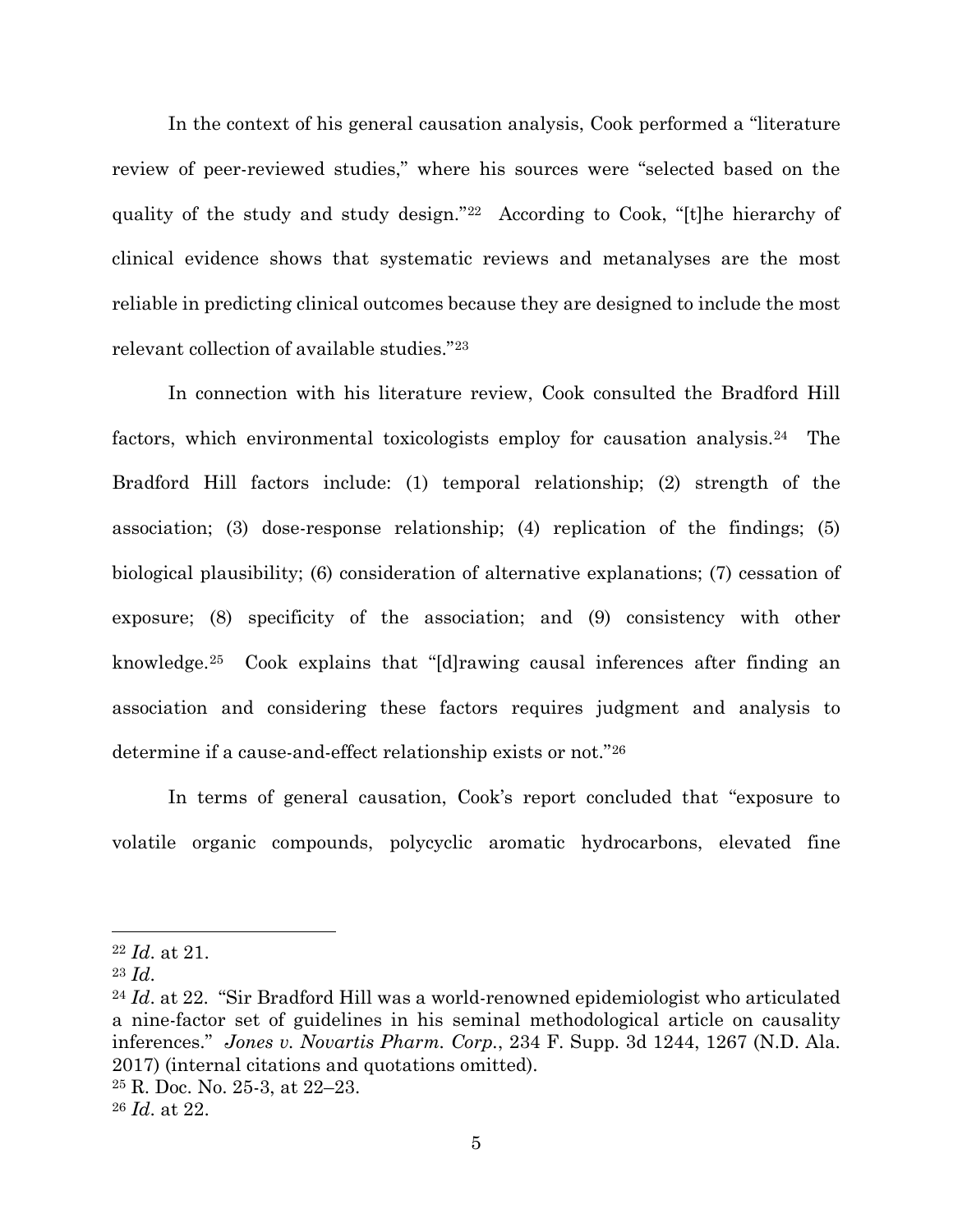particulate matter (PM2.5), and crude oil or oily water can result in chronic rhinosinusitis, respiratory illness, dermatitis, and dry eye and chronic conjunctivitis[.]"27 Ultimately, Cook opined that "[i]t is within a reasonable degree of medical certainty that" Novelozo's exposures performing oil spill clean-up work "are a significant, contributing cause" of "his symptoms, rashes, skin irritation, itching, sinus problems, eye irritation, and breathing problems."28

# **II. STANDARDS OF LAW**

## **A. Motion** *in Limine* **Standard**

As an initial matter, the Fifth Circuit has "noted that the importance of the trial court's gatekeeper role is significantly diminished in bench trials, as in this instance, because, there being no jury, there is no risk of tainting the trial by exposing a jury to unreliable evidence." *Whitehouse Hotel Ltd. P'ship v. C.I.R.*, 615 F.3d 321, 330 (5th Cir. 2010) (citing *Gibbs v. Gibbs*, 210 F.3d 491, 500 (5th Cir. 2000)). Courts have taken this point into consideration when denying *Daubert* motions filed before bench trials. *See*, *e.g.*, *Trevelyn Enters., L.L.C. v. SeaBrook Marine, L.L.C.*, No. 18- 11375, 2021 WL 65689, at \*2 (E.D. La. Jan. 7, 2021) (Lemmon, J.). But, "[a]lthough the 'gate-keeper' role may be diminished, the Court is still required to perform its gate-keeping function." *United States v. E.R.R. LLC*, No. 19-2340, 2020 WL 2769881,

<sup>27</sup> *Id*. at 44.

<sup>&</sup>lt;sup>28</sup> *Id.* Cook's conclusion does not specifically link Novelozo's symptoms to the illnesses that Cook considered, *i.e.* chronic rhinosinusitis, respiratory illness, dermatitis, and dry eye and chronic conjunctivitis.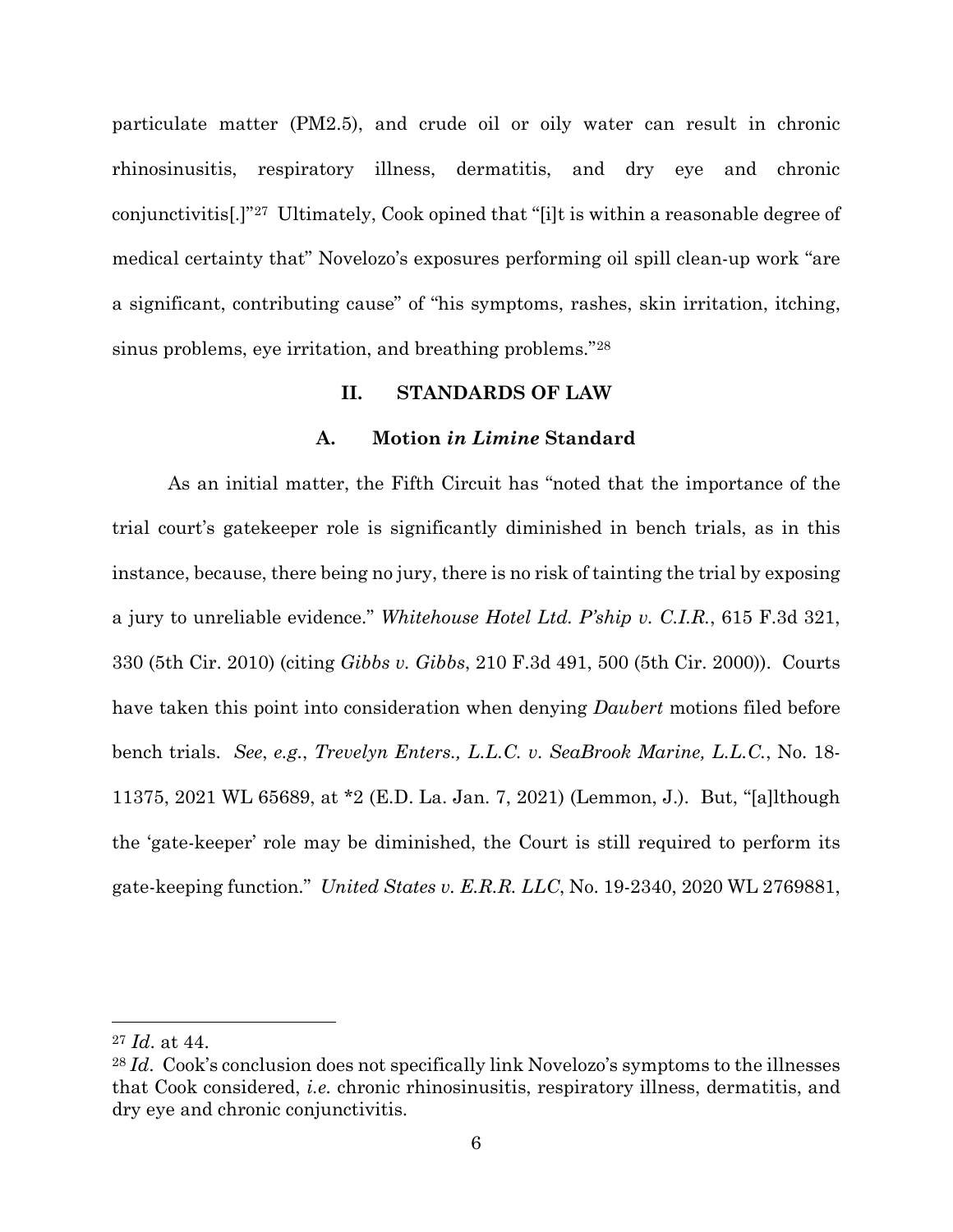at \*3 (E.D. La. May 28, 2020) (Fallon, J.) (citing *Metavante Corp. v. Emigrant Sav. Bank*, 619 F.3d 748 (7th Cir. 2010)).

Federal Rule of Evidence 702 governs the admissibility of expert witness testimony. *Daubert v. Merrell Dow Pharmaceuticals*, 509 U.S. 579, 588 (1993);

*United States v. Hitt*, 473 F.3d 146, 148 (5th Cir. 2006). Rule 702 provides:

A witness who is qualified as an expert by knowledge, skill, experience, training, or education may testify in the form of an opinion or otherwise if:

- (a) the expert's scientific, technical, or other specialized knowledge will help the trier of fact to understand the evidence or to determine a fact in issue;
- (b) the testimony is based on sufficient facts or data;
- (c) the testimony is the product of reliable principles and methods; and
- (d) the expert has reliably applied the principles and methods to the facts of the case.

"To qualify as an expert, 'the witness must have such knowledge or experience in [his] field or calling as to make it appear that his opinion or inference will probably aid the trier in his search for truth.'" *United States v. Hicks*, 389 F.3d 514, 524 (5th Cir. 2004) (quoting *United States v. Bourgeois*, 950 F.2d 980, 987 (5th Cir. 1992)).

*Daubert* "provides the analytical framework for determining whether expert testimony is admissible under Rule 702." *Pipitone v. Biomatrix, Inc.*, 288 F.3d 239, 243 (5th Cir. 2002). Both scientific and nonscientific expert testimony is subject to the *Daubert* framework, which requires a trial court to make a preliminary assessment to "determine whether the expert testimony is both reliable and relevant." *Burleson v. Tex. Dep't of Criminal Justice*, 393 F.3d 577, 584 (5th Cir. 2004); *see Kumho Tire*, 526 U.S. at 147.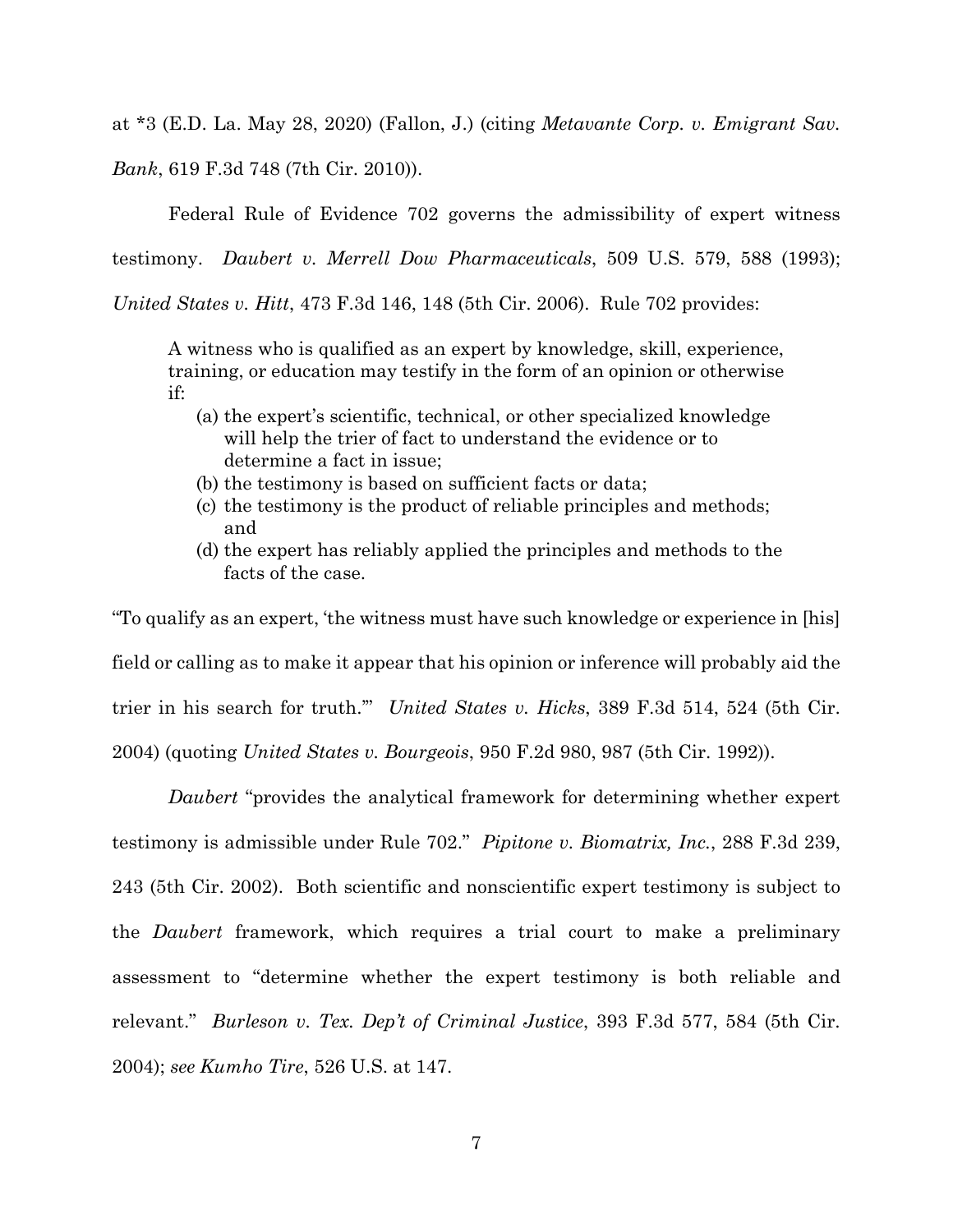A number of nonexclusive factors may be considered with respect to the reliability inquiry, including: (1) whether the technique has been tested, (2) whether the technique has been subjected to peer review and publication, (3) the technique's potential error rate, (4) the existence and maintenance of standards controlling the technique's operation, and (5) whether the technique is generally accepted in the relevant scientific community. *Burleson*, 393 F.3d at 584. The reliability inquiry must remain flexible, however, as "not every *Daubert* factor will be applicable in every situation; and a court has discretion to consider other factors it deems relevant." *Guy v. Crown Equip. Corp.*, 394 F.3d 320, 325 (5th Cir. 2004); *see Runnels v. Tex. Children's Hosp. Select Plan*, 167 F. App'x 377, 381 (5th Cir. 2006) ("[A] trial judge has 'considerable leeway' in determining 'how to test an expert's reliability.'" (quoting *Kumho Tire*, 526 U.S. at 152)). "Both the determination of reliability itself and the factors taken into account are left to the discretion of the district court consistent with its gatekeeping function under [Rule] 702." *Munoz v. Orr*, 200 F.3d 291, 301 (5th Cir. 2000).

As for determining relevancy, the proposed testimony must be relevant "not simply in the way all testimony must be relevant [under Rules 401 and 402], but also in the sense that the expert's proposed opinion would assist the trier of fact to understand or determine a fact in issue." *Bocanegra v. Vicmar Servs., Inc.*, 320 F.3d 581, 584 (5th Cir. 2003). "There is no more certain test for determining when experts may be used than the common sense inquiry whether the untrained layman would be qualified to determine intelligently and to the best degree the particular issue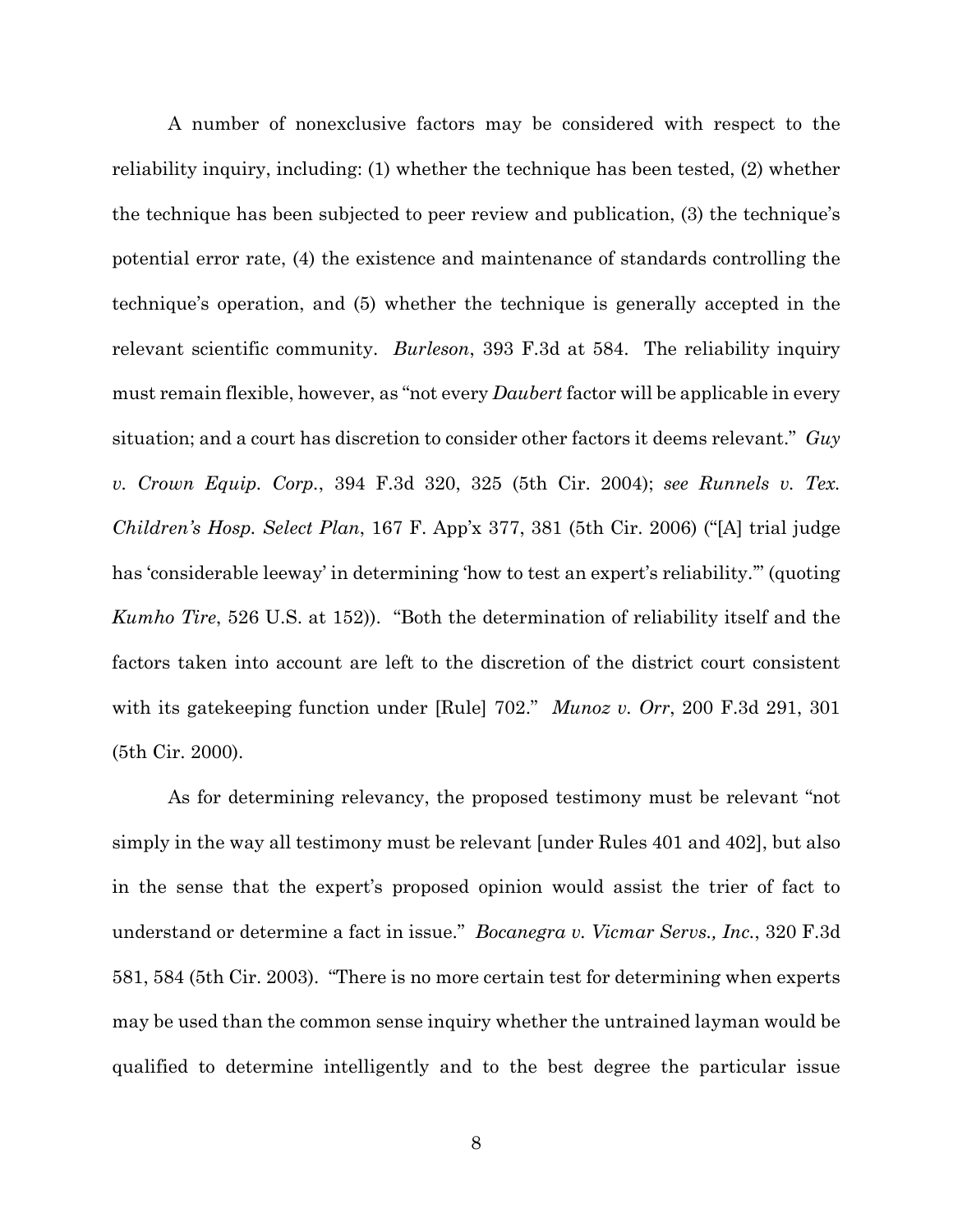without enlightenment from those having a specialized understanding of the subject involved in the dispute." *Vogler v. Blackmore*, 352 F.3d 150, 156 n.5 (5th Cir. 2003) (quoting Fed. R. Evid. 702, Advisory Committee Note).

"[W]hen expert testimony is challenged under Rule 702 and *Daubert*, the burden of proof rests with the party seeking to present the testimony." *Kennedy v. Magnolia Marine Transp. Co.*, 189 F. Supp. 3d 610, 615 (E.D. La. 2016) (Africk, J.). The Court applies a preponderance of the evidence standard when performing its gatekeeping function under *Daubert*. *See Daubert*, 509 U.S. at 592 n.10. And the Court is not bound by the rules of evidence—except those rules concerning privileges—when doing so. *See id.*

#### **B. Summary Judgment Standard**

Summary judgment is proper when, after reviewing the pleadings, the discovery and disclosure materials on file, and any affidavits, a court determines that there is no genuine dispute of material fact and the movant is entitled to judgment as a matter of law. Fed. R. Civ. P. 56(a). "[A] party seeking summary judgment always bears the initial responsibility of informing the district court of the basis for its motion, and identifying those portions of [the record] which it believes demonstrate the absence of a genuine issue of material fact." *Celotex Corp. v. Catrett*, 477 U.S. 317, 323 (1986). The party seeking summary judgment need not produce evidence negating the existence of a material fact; it need only point out the absence of evidence supporting the other party's case. *Id.*; *see also Fontenot v. Upjohn Co.*, 780 F.2d 1190, 1195–96 (5th Cir. 1986) ("There is no sound reason why conclusory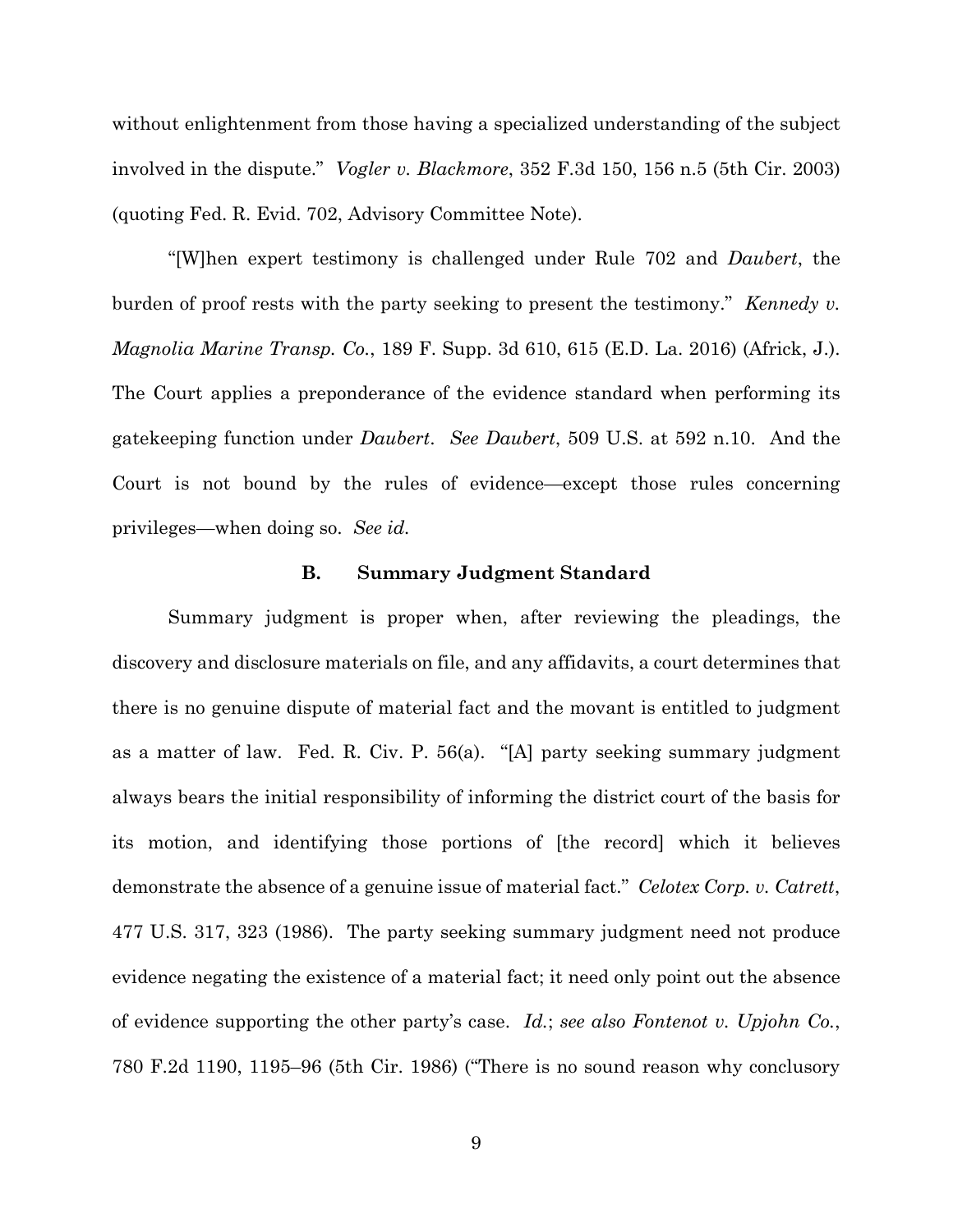allegations should suffice to require a trial when there is no evidence to support them even if the movant lacks contrary evidence.").

Once the party seeking summary judgment carries that burden, the nonmoving party must come forward with specific facts showing that there is a genuine dispute of material fact for trial. *See Matsushita Elec. Indus. v. Zenith Radio Corp.*, 475 U.S. 574, 587 (1986). The showing of a genuine issue is not satisfied by creating "'some metaphysical doubt as to the material facts,' by 'conclusory allegations,' by 'unsubstantiated assertions,' or by only a 'scintilla' of evidence." *Little v. Liquid Air Corp.*, 37 F.3d 1069, 1075 (5th Cir. 1994) (citations omitted). Rather, a genuine issue of material fact exists when the "evidence is such that a reasonable jury could return a verdict for the nonmoving party." *Anderson v. Liberty Lobby, Inc.*, 477 U.S. 242, 248 (1986).

"Although the substance or content of the evidence submitted to support or dispute a fact on summary judgment must be admissible . . . the material may be presented in a form that would not, in itself, be admissible at trial." *Lee v. Offshore Logistical & Transp., L.L.C.*, 859 F.3d 353, 355 (5th Cir. 2017) (citations omitted). The party responding to the motion for summary judgment may not rest upon the pleadings but must identify specific facts that establish a genuine issue. *See Anderson*, 477 U.S. at 248*.* The nonmoving party's evidence, however, "is to be believed, and all justifiable inferences are to be drawn in [the nonmoving party's] favor." *Id.* at 255.

# **III. LAW & ANALYSIS**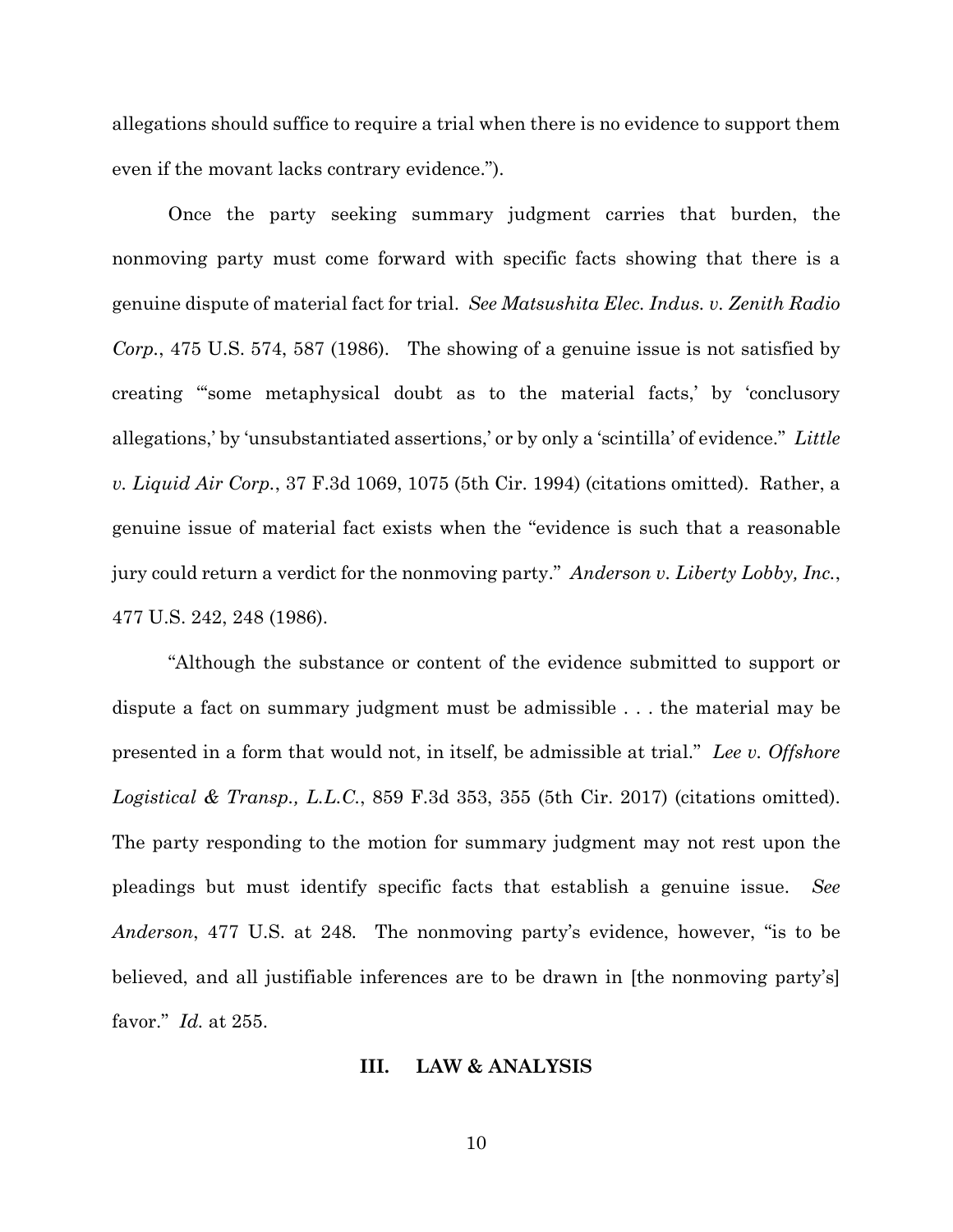#### **A. BP's Motion** *in Limine*

B3 plaintiffs have the burden of proving that "the legal cause of the claimed injury or illness is exposure to oil or other chemicals used during the response." *In re Oil Spill by Oil Rig "Deepwater Horizon"*, 2021 WL 6053613, at \*11; *accord Perkins v. BP Expl. & Prod., Inc.*, No. 17-4476, 2022 WL 972276, at \*2 (E.D. La. Mar. 31, 2022) (Milazzo, J.).

"Courts use 'a two-step process in examining the admissibility of causation evidence in toxic tort cases. First, the district court must determine whether there is *general causation*. Second, if it concludes that there is admissible general-causation evidence, the district court must determine whether there is admissible *specificcausation* evidence.'" *Seaman v. Seacor Marine, LLC*, 326 F. App'x 721, 722 (5th Cir. 2009) (quoting *Knight v. Kirby Inland Marine, Inc.*, 482 F.3d 347, 351 (5th Cir. 2007) (emphases added in *Seaman*)). "General causation is whether a substance is capable of causing a particular injury or condition in the general population, while specific causation is whether a substance caused a particular individual's injury." *Id*. (quoting *Knight*, 482 F.3d at 351).

With respect to general causation, "[s]cientific knowledge of the harmful level of exposure to a chemical, plus knowledge that the plaintiff was exposed to such quantities, are minimal facts necessary to sustain the plaintiffs' burden in a toxic tort case." *Id*. (quoting *Allen v. Penn. Eng'g Corp.*, 102 F.3d 194, 199 (5th Cir. 1996)). "A plaintiff in such a case cannot expect lay fact-finders to understand medical causation; expert testimony is thus required to establish causation." *Id*.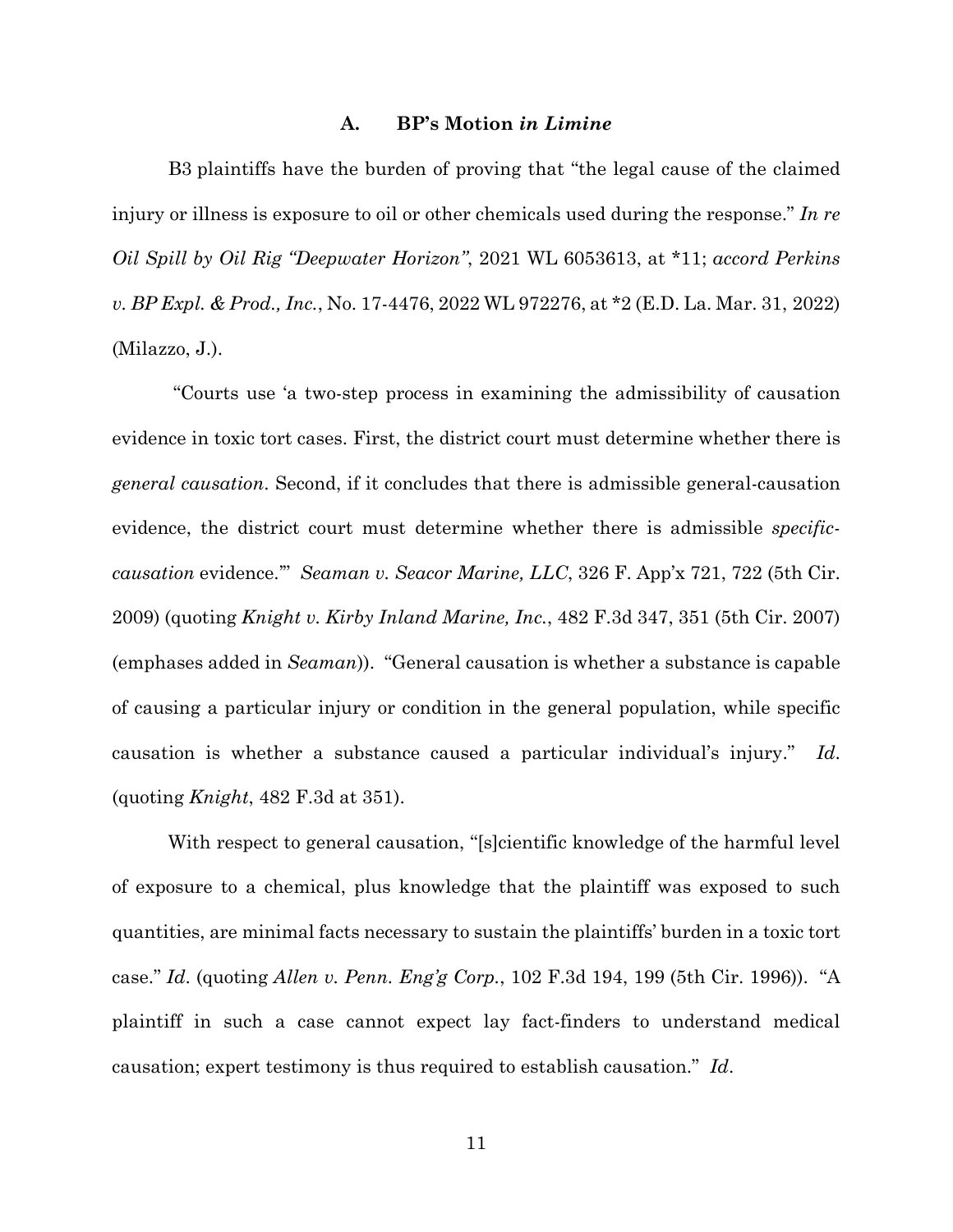# **1. Cook's General Causation Analysis**

#### *(a) Cook fails to verify Novelozo's illnesses:*

BP first objects that Cook failed to perform a necessary threshold task in his analysis: establishing or verifying Novelozo's diagnoses.29 BP references the American Medical Association's *Guide to the Evaluation of Disease and Injury Causation* ("AMA Guide"), which Cook maintains in his office as a "ready reference."30 According to the AMA Guide:

The first step is to establish or verify the diagnosis (i.e., determine what is wrong with the patient, or what does the patient have?). This step is accomplished by careful review of the available medical records and/or examination of the patient. […] *Exposure becomes relevant only when the presence of disease or illness is established*.31

BP also emphasizes<sup>32</sup> that Cook's report notes the importance of a person's diagnosis: "There are multiple reasons why [Novelozo] may be experiencing symptoms. A wellexplained diagnosis may provide clues as to the etiology of his health problems."33 When questioned in his deposition, Cook agreed that a symptom, as opposed to a "condition and/or disease" are different things, and that "multiple diseases might produce similar symptoms."34

Cook's report states that, based on the available medical records, Novelozo "has

<sup>29</sup> R. Doc. No. 25-1, at 8.

<sup>30</sup> R. Doc. No. 25-4, at 67. 31 R. Doc. No. 25-1, at 8 (quoting Melhorn, M.D., *et al*., *AMA Guide to the Evaluation of Disease and Injury Causation*, (2d ed.) (attached to defendants' motion as R. Doc. No. 25-5) at 578 (emphasis added)).

<sup>32</sup> *Id*. at 9.

<sup>33</sup> R. Doc. No. 25-3, at 43.

<sup>34</sup> R. Doc. No. 25-4, at 70–71.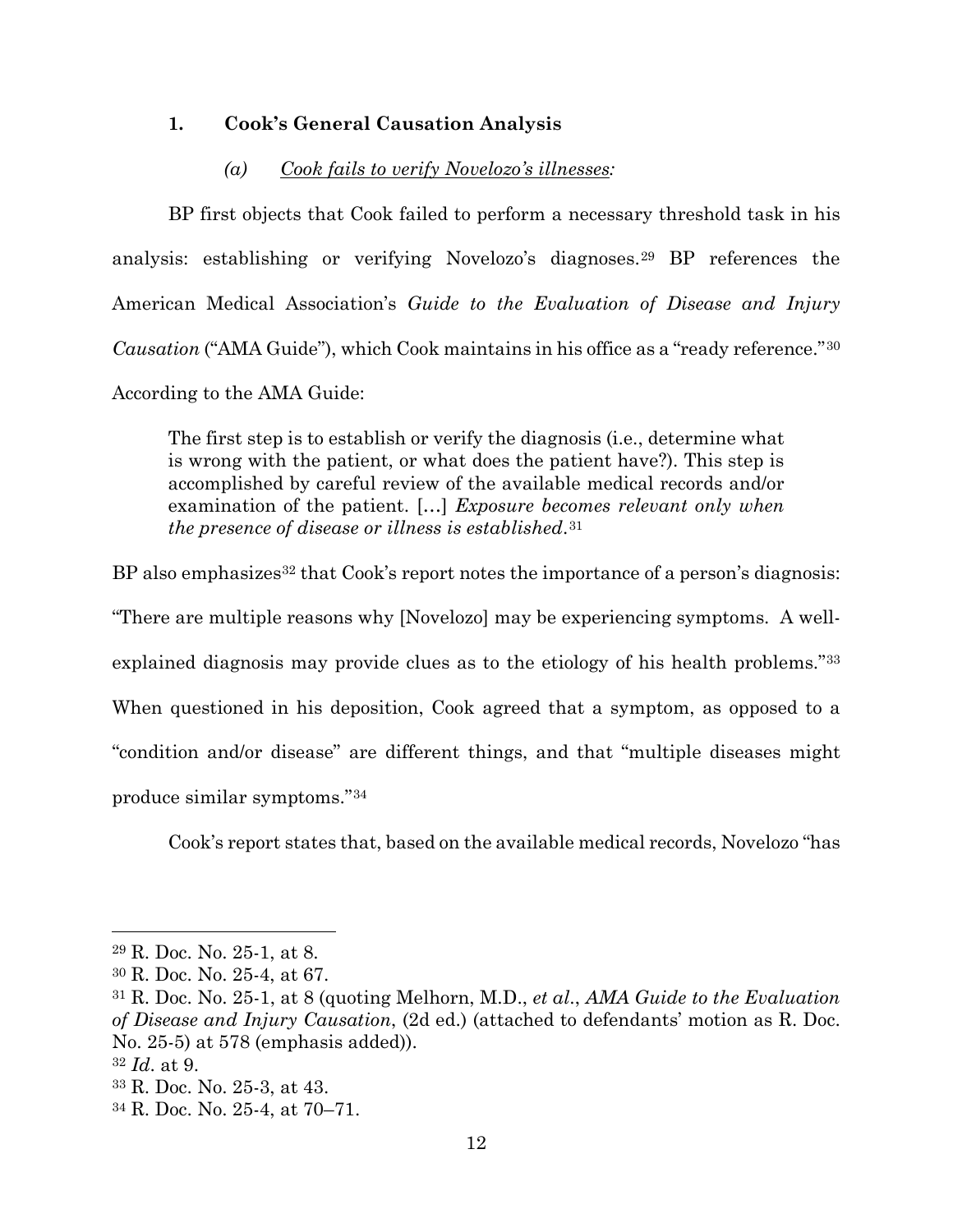not had a complete workup to determine the specific diagnoses for his chronic and frequently recurring symptoms."35 In his deposition, Cook agreed that his ability to verify Novelozo's diagnoses was "compromised" and not "well-established."36 Further, Cook testified that he was "unable to perform step 1 [of the AMA Guide] to [his] satisfaction," and Cook had to rely on "the very limited information," available.37

Expert testimony "must be reliable at each and every step or else it is inadmissible." *Knight*, 482 F.3d at 355. The Court's review of the relevant section of the AMA Guide—which BP included in the record—demonstrates that the AMA's framework is a published technique with explicit standards controlling its operation. *Burleson*, 393 F.3d at 584 (discussing the nonexclusive factors for the reliability inquiry). But Cook's inability to perform step one of the AMA Guide's framework "to [his] satisfaction" is concerning because "[e]xposure becomes relevant *only when the presence of disease or illness is established*."38 Cook's failure to establish Novelozo's potential diseases reveals that Cook has not "reliably applied the principles and methods to the facts of this case." Fed. R. Evid. 702(d).

This deficiency is particularly concerning because "the fundamental question underlying [Cook's] testimony," as well as the Court's ruling on BP's *Daubert* motion, is "whether the chemicals that [Novelozo was] exposed to and the type of exposures [Novelozo] experienced cause [Novelozo's illnesses]." *Knight*, 482 F.3d at 352.

<sup>35</sup> R. Doc. No. 25-3, at 43.

<sup>36</sup> R. Doc. No. 25-4, at 69–70.

<sup>37</sup> *Id*. at 70.

 $38\,25.5$ , at 3 (emphasis added).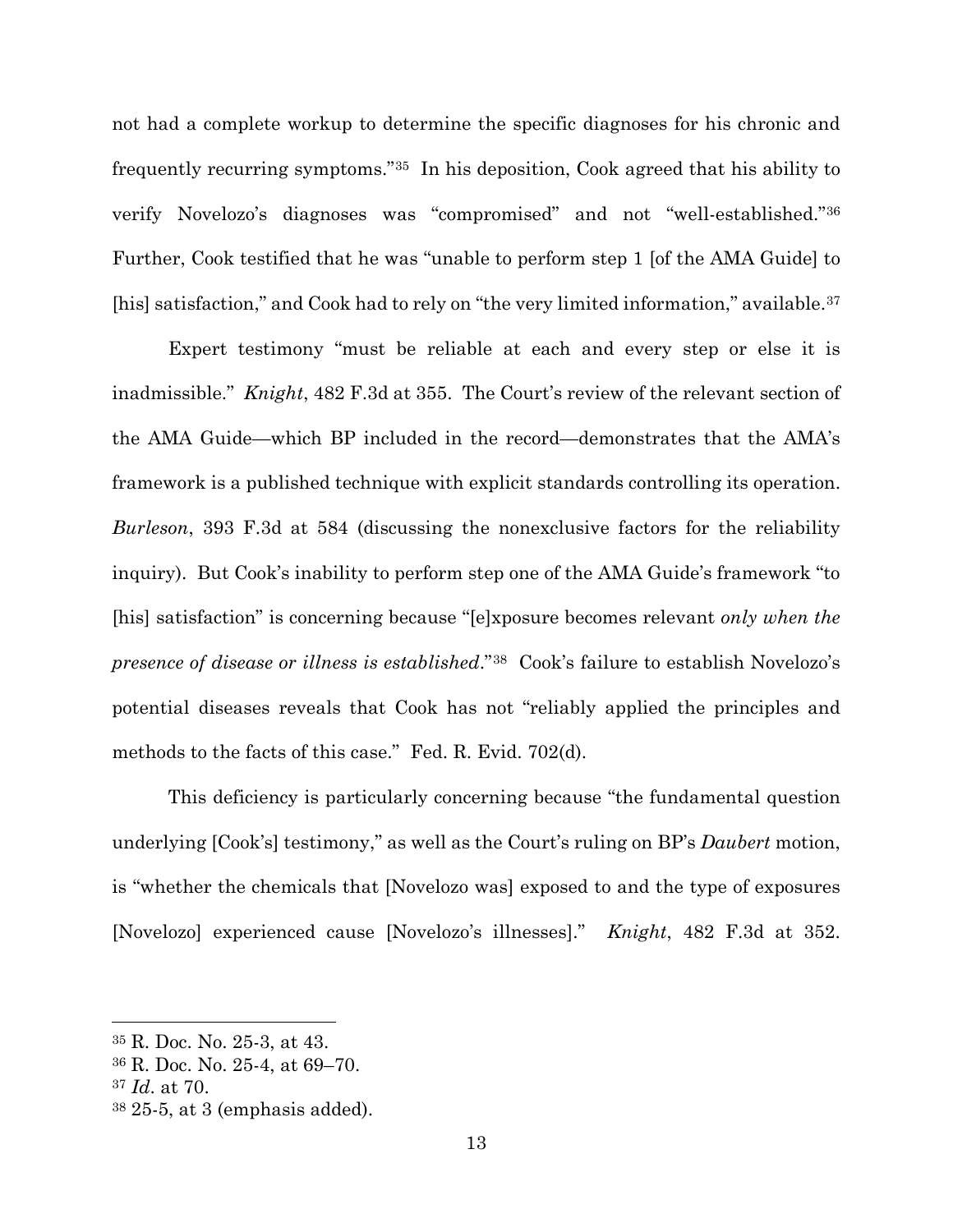Without verifying Novelozo's diagnoses, Cook has not sufficiently explained how any particular study can provide "a reliable basis for the opinion that the types of chemicals [Novelozo was] exposed to could cause [his] particular injury in the general population." *Id*. at 353. This lack of verification weighs against admitting Cook's opinions.

#### *(b) Cook does not follow a sequential process for his analysis:*

With respect to general causation, the Fifth Circuit has explained that "the most useful and conclusive type of evidence […] is epidemiological studies." *Allen*, 102 F.3d at 197. "When, as here, a review of epidemiological studies forms the basis of an expert opinion, the essential first step requires the expert to identify an association noted in the literature between exposure to the toxic agent and a particular disease or adverse effect." *In re Deepwater Horizon BELO Cases*, No. 19- 963, 2020 WL 6689212, at \*10 (N.D. Fla.) (Rodgers, J.) (citing the Federal Judicial Center's *Reference Manual on Scientific Evidence*, at 566 (3d ed. 2011) (hereinafter, *Federal Reference Manual*)).39

"The second step requires a determination by the expert of whether the identified association 'reflects a true cause-effect relationship' between exposure to the substance at issue and the disease." *Id*. (quoting *Federal Reference Manual* at

<sup>39</sup> Judge Rodgers' opinion addressed a group of BELO plaintiffs who were selected for a bellwether process that began with resolving the issue of general causation. 2020 WL 6689212, at \*1. Judge Rodgers concluded that the expert's opinion in that case fell "woefully short," of the *Daubert* standard, *id*. at \*12, and the Eleventh Circuit affirmed, describing Judge Rodgers' analysis as "well-reasoned." *In re Deepwater Horizon BELO Cases*, No. 20-14544, 2022 WL 104243 (11th Cir. 2022) (per curiam).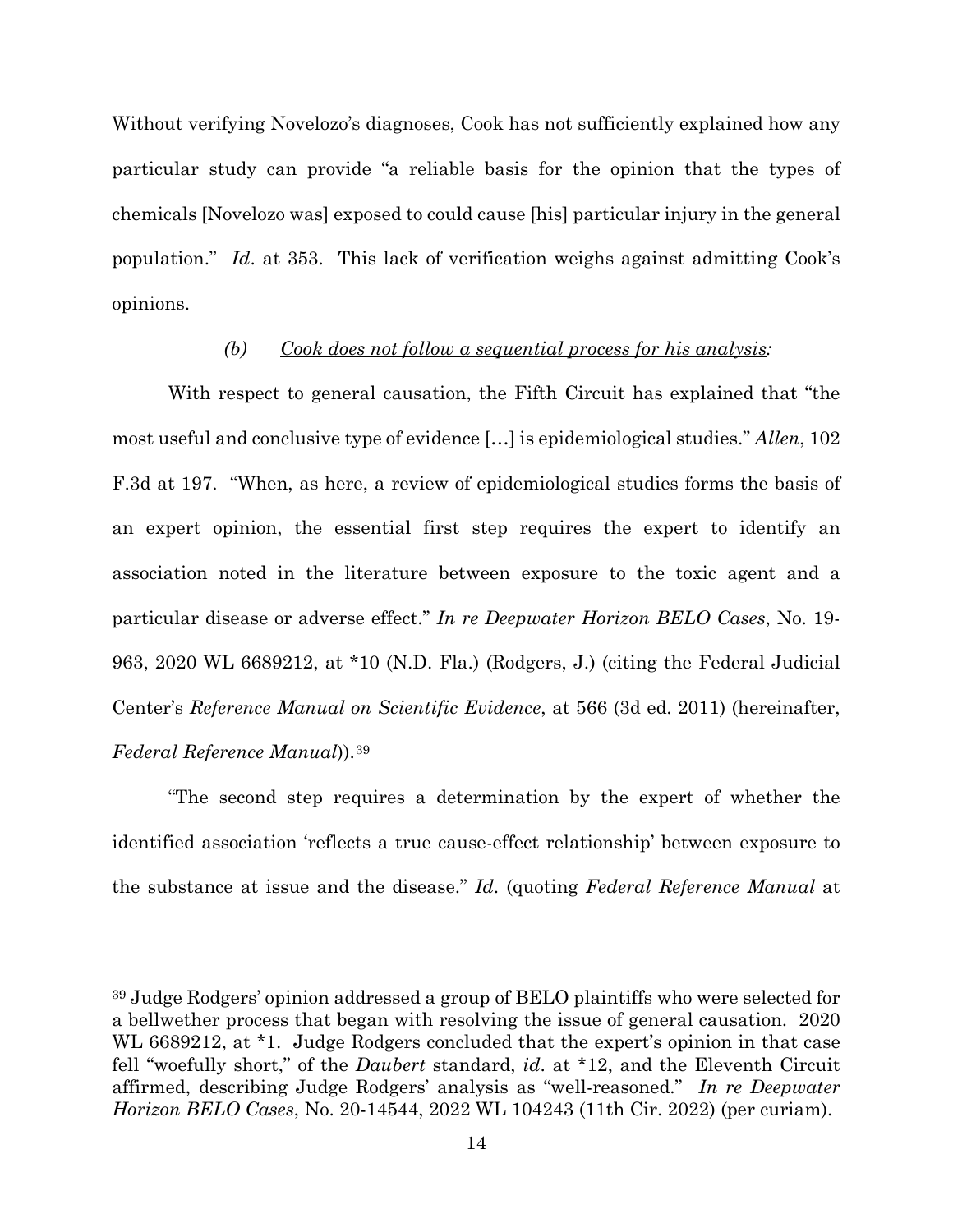597). "To make this determination, scientists consider other criteria indicative of causation, such as the widely recognized Bradford Hill factors." *Id*. The *Federal Reference Manual* emphasizes that "these guidelines [for evaluating causation] are employed only *after* a study finds an association to determine whether the association reflects a true causal relationship." *Federal Reference Manual,* at 598-99 (emphasis in original).

According to BP, "[t]hat is not how [Cook] went about his general causation analysis."40 BP argues that "Cook testified that he reviews epidemiology during his Bradford Hill analysis rather than beforehand."41 Indeed, BP's concern is wellfounded because, at his deposition, Cook testified that "[he] did not specify a sequential process."42 Cook conceded that he did not document a positive association in his report before proceeding to a causation analysis.43 Further, Cook stated that he "did not follow a -- a cookbook or recipe," and that he did not think that he "described [his] method well enough for any peer to review it."44

 "[T]he party seeking to have the district court admit expert testimony must demonstrate that the expert's findings and conclusions are based on the scientific method, and, therefore, are reliable." *Moore v. Ashland Chemical, Inc.*, 151 F.3d 269, 276 (5th Cir. 1998). "This requires some objective, independent validation of the expert's methodology." *Id*. "The expert's assurances that he has utilized generally

<sup>40</sup> R. Doc. No. 25-1, at 11.

<sup>41</sup> *Id*. (emphasis in original).

<sup>42</sup> R. Doc. No. 47-1, at 22.

<sup>43</sup> *Id*. at 22–23. 44 R. Doc. No. 25-6, at 8–9.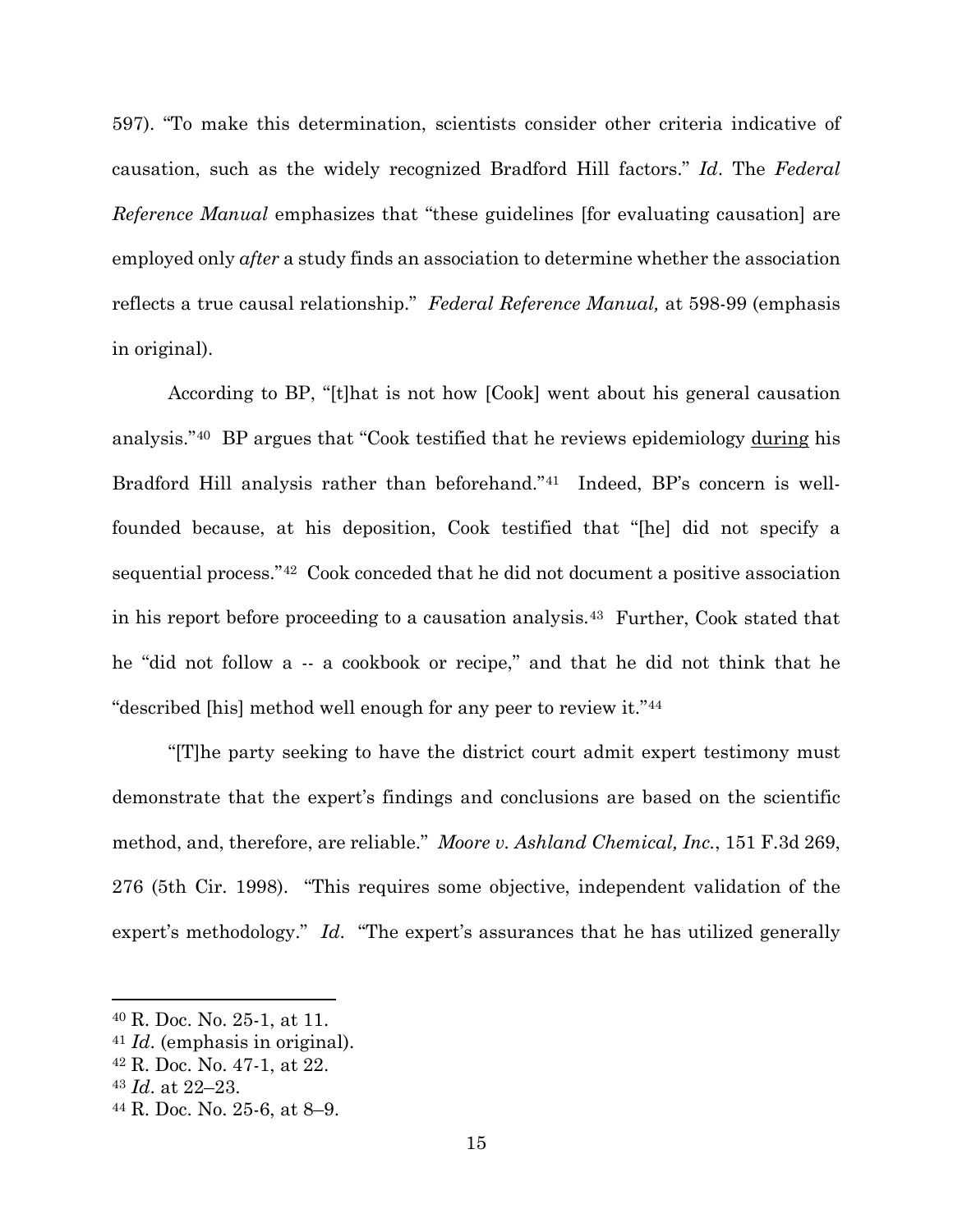accepted scientific methodology is insufficient." *Id*.

Cook's failure to follow a methodology that has "objective, independent validation," is concerning to the Court. *Id*. Novelozo attempts to justify Cook's methodology by arguing that "the existence of epidemiology that supports an association is what is important, not the order that the analysis is done."45 But even Cook's report notes that "[d]rawing causal inferences *after finding an association* and considering [the Bradford Hill] factors requires judgment and analysis to determine if a cause-and-effect relationship exists or not."46 Cook's deposition testimony reveals that Cook did not identify the required association in the epistemological literature before proceeding to the Bradford Hill analysis. In light of that testimony, Novelozo has failed to demonstrate that Cook's methodology is "generally accepted in the relevant scientific community." *Burleson*, 393 F.3d at 584. This deficiency weighs against admitting Cook's opinions.

#### *(c) Cook fails to establish the relevancy of studies that he consulted:*

Next, BP protests that Cook's report relies on studies unrelated to the Deepwater Horizon spill and that Cook fails to explain why those other studies are relevant here.47 Specifically, BP notes that Cook's report "cites studies from the 2003 Tasman Spirit tanker spill in Pakistan, from the 1996 Sea Empress tanker spill in the United Kingdom, and from the 2002 Prestige tanker spill off the coast of Spain."48

<sup>45</sup> R. Doc. No. 35, at 8–9.

<sup>46</sup> R. Doc. No. 25-3, at 22 (emphasis added).

<sup>47</sup> R. Doc. No. 25-1, at 12.

<sup>48</sup> *Id*. at 12–13.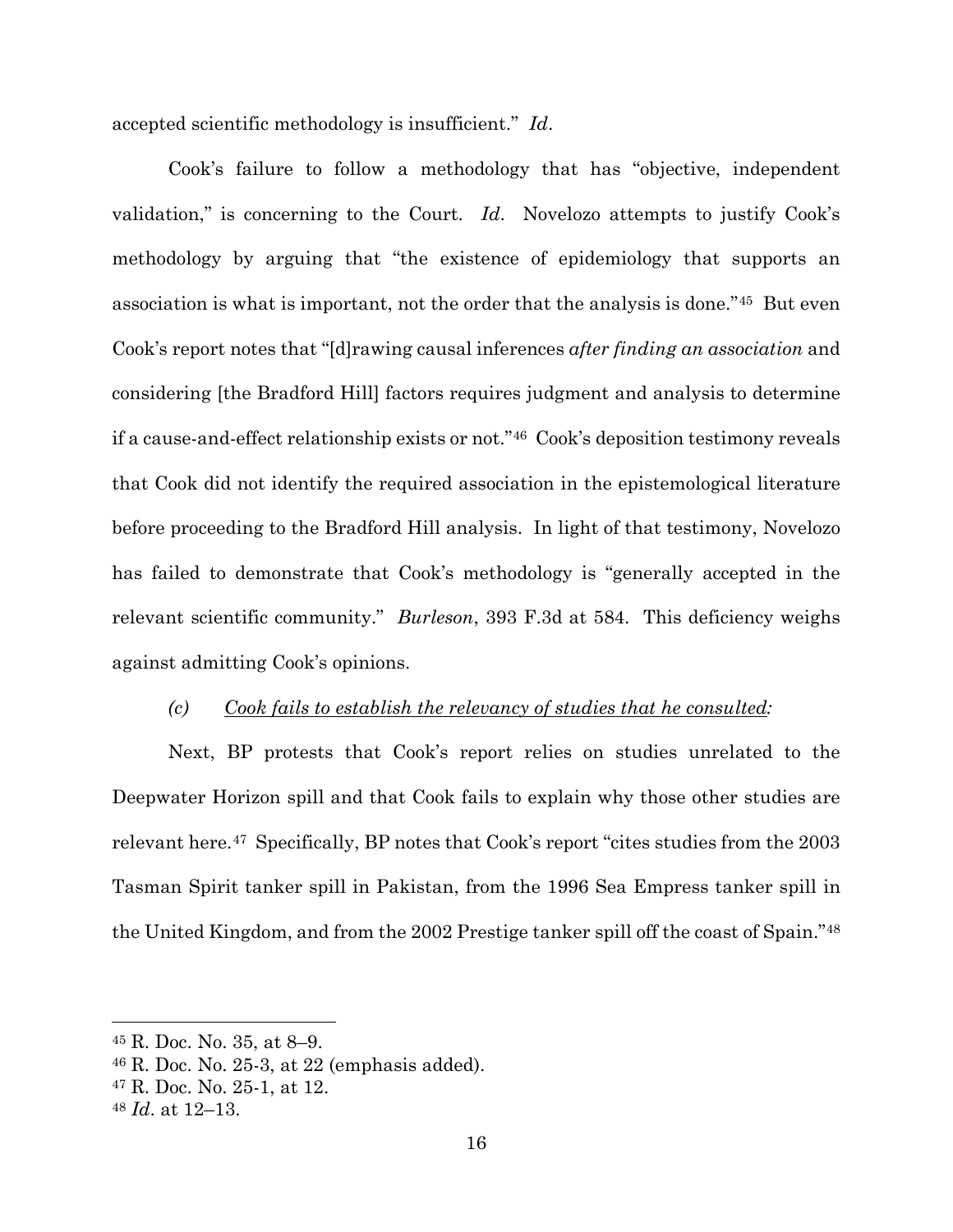BP maintains that in referencing these other incidents, Cook does not "explain how the products spilled in those places compared to the weathered oil from the Deepwater Horizon spill, or how the workers' exposures were similar or different."49

"[N]othing in either *Daubert* or the Federal Rules of Evidence requires a district court to admit opinion evidence that is connected to existing data only by the *ipse dixit* of the expert." *General Elec. Co. v. Joiner*, 522 U.S. 136, 146 (1997). "A court may conclude that there is simply too great an analytical gap between the data and the opinion proffered." *Id*.

With respect to Judge Rodgers' exclusion of medical causation evidence offered by Dr. Patricia Williams, the Eleventh Circuit noted with approval Judge Rodgers' "well-reasoned" observations that Williams referenced studies of oil spills that "occurred close to shore and involved fresh crude oil, whereas the Deepwater Horizon spill occurred approximately 125 miles offshore of Florida, and exposed cleanup workers on Florida beaches to weathered oil." 2022 WL 104243, at \*2. Essentially, there was "no evidence" that the conditions present in the cases before Judge Rodgers "were somehow comparable to the conditions present in the[ ] studies [cited by Dr. Williams]." *Id*. at \*3.

Cook's report suffers from this very same flaw. Cook mentions the reported findings concerning the Tasman Spirit, the Sea Empress, and the Prestige oil spills.50 But Cook fails to adequately explain any similarity between those studies and the

<sup>49</sup> *Id*. at 13.

<sup>50</sup> R. Doc. No. 25-3, at 32, 38–39, 50.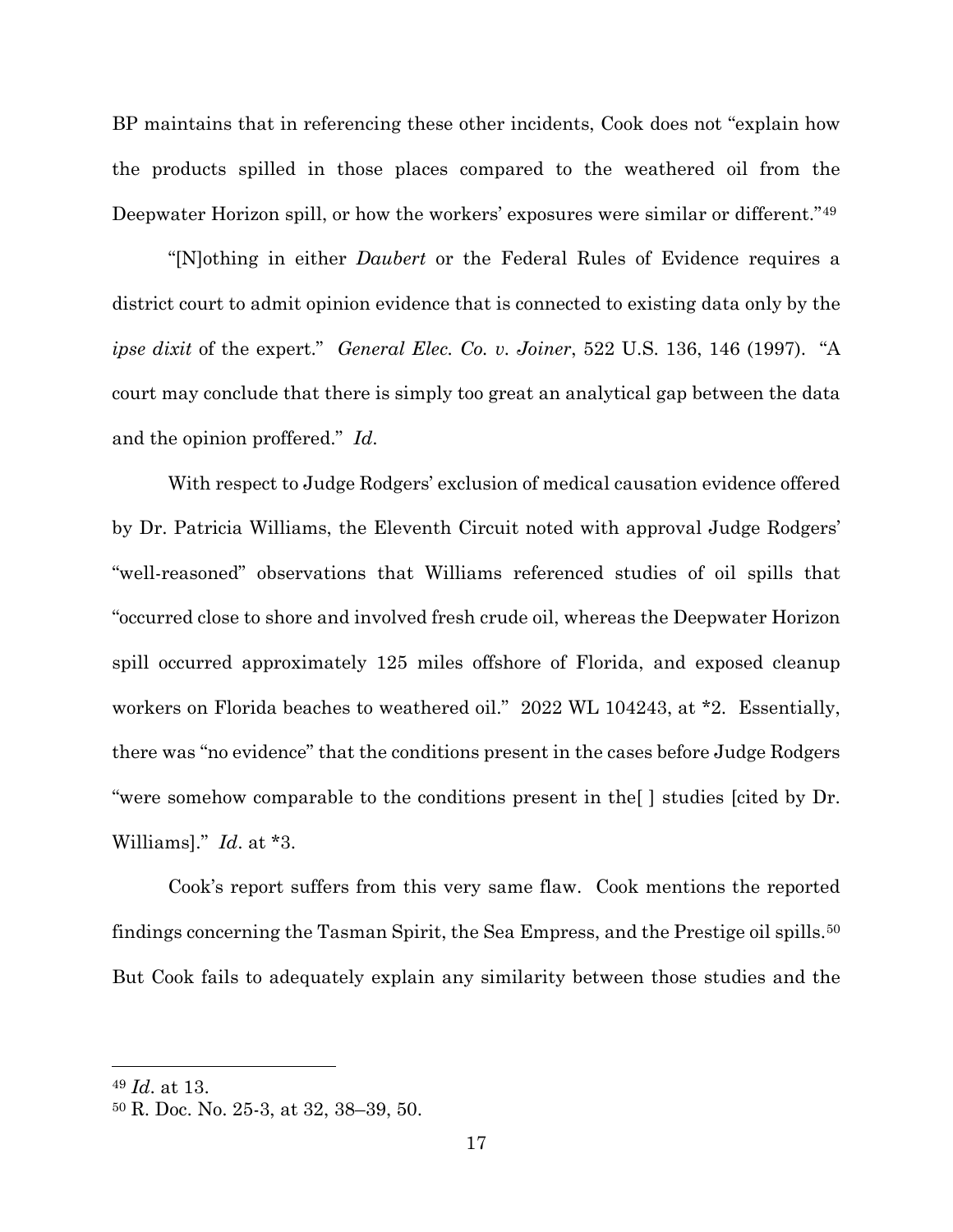Deepwater Horizon spill,<sup>51</sup> even though Cook acknowledges that "weathered crude oil differs from the specific chemicals of fresh crude oil."52 In short, Cook's opinions are connected to these studies merely by his *ipse dixit*, and "there is simply too great an analytical gap between the data and the opinion proffered." *Joiner*, 522 U.S. at 146.53

# *(d) Cook fails to identify a harmful dose:*

BP also contends that Cook's general causation opinions should be excluded because they fail to identify a harmful dose of exposure to any chemical.54 The Court agrees.

As previously stated, a causation expert must identify "the harmful level of a

exposure to a chemical." *Allen*, 102 F.3d at 198-199. The Fifth Circuit states that

<sup>51</sup> *Id*. 52 *Id*. at 27.

<sup>53</sup> In his opposition memorandum, Novelozo stresses that Cook also relied "on the results [sic] peer reviewed scientific studies coming from the GuLF STUDY[.]" *See* R. Doc. No. 35, at 9. Cook's generalized summary of the GuLF Study is unreliable because Cook merely restates the study's hypothesis without any evaluation of the study's findings. R. Doc. No. 25-3, at 24 ("The researchers set out *with the hypothesis* that exposure to constituents of oil, dispersants, and oil-dispersant mixtures, as well as to spill-related stress by workers engaged in clean-up of the Deepwater Horizon oil spill, *are associated with adverse health effects*, particularly those associated with respiratory, neurological, hematologic, and psychological or mental health." (emphasis added)). Cook appears to conclude that the GuLF Study and another study by Alexander "consistently demonstrate a cause-and-effect relationship between exposure to these oil products and subsequent adverse health effects." *Id*. But Cook does not specify the particular "adverse health effects" that the studies found. Similarly, Cook includes this discussion in the portion of his report dedicated to "strength of the association." But Cook performs no actual analysis regarding the strength of the association, such as with a statistical confidence interval—one of the tools that Cook mentions to measure such strength. On balance, Cook's conclusion lacks supporting reasoning.

<sup>54</sup> R. Doc. No. 25-1, at 14–15.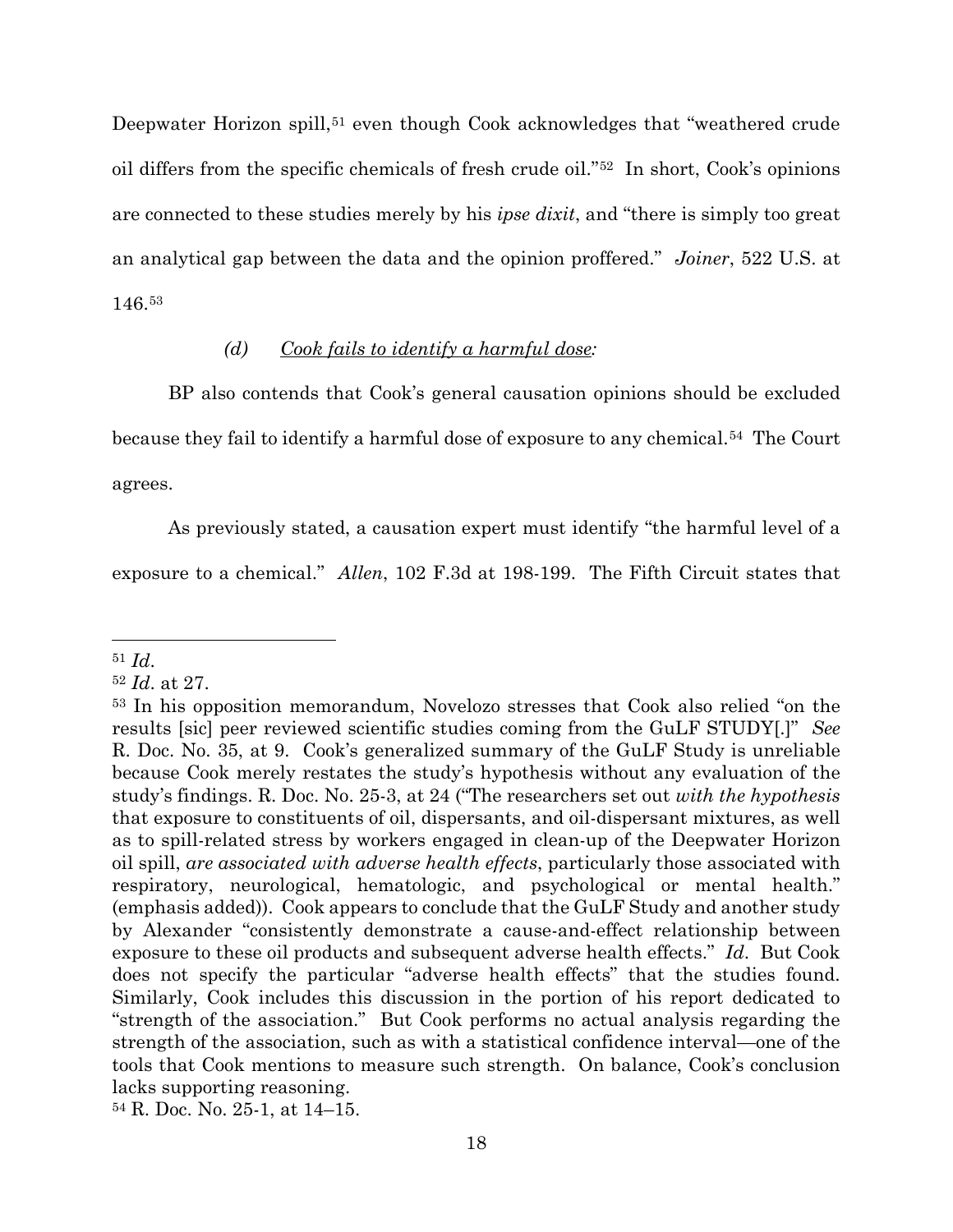this detail is one of the "minimal facts necessary to sustain the plaintiff's burden in a toxic tort case." *Id*. at 199. *See also McGill v. BP Expl. & Prod., Inc.*, 830 F. App'x 430, 433 (5th Cir. 2020) (affirming the exclusion of an expert's opinions when "[n]one [of the studies on which the expert relied] provide conclusive findings on what exposure level of Corexit is hazardous to humans.").

BP has repeatedly emphasized Cook's failure to specify a harmful dose of any chemical to which Novelozo was allegedly exposed.55 Novelozo asserts that BP's argument is "wrong," and points to a portion of a report, authored by Jones, upon which Cook relied.<sup>56</sup> However, the referenced portion of Jones' report in no way establishes a harmful level of a chemical. Specifically, Jones' report lists that Novelozo was exposed to volatile organic compounds, polycyclic aromatic hydrocarbons, particulate matter, crude oil, oily water, sand, and dispersants.<sup>57</sup> While Jones' report does provide statistical approximations of the amounts of these various substances to which Novelozo was exposed, Jones in no way quantifies the level at which these substances are unsafe or harmful to humans.<sup>58</sup>

<sup>55</sup> R. Doc. No. 25, at 1 ("Cook's general causation opinions fail to identify the harmful level of exposure to weathered oil needed to cause the plaintiff's alleged conditions."); R. Doc. No. 25-1, at 14–15; R. Doc. No. 40, at 2 ("[T]he plaintiff's opposition never addresses [Cook's] failure to identify a harmful level of toxic exposure capable of causing Novelozo's injuries. […] Cook does not mention a causal dose of a toxicant anywhere in his report.").

<sup>56</sup> R. Doc. No. 35, at 4.

<sup>57</sup> R. Doc. No. 35-1, at 20–21.

<sup>58</sup> *Id*. "Yet, Dr. Prellop makes no connection between Ferox and *bladder* cancer specifically. And, she provides no clue regarding what would be a harmful level of Ferox exposure." *Seaman*, 326 F. App'x at 722 (citations omitted) (emphasis in original).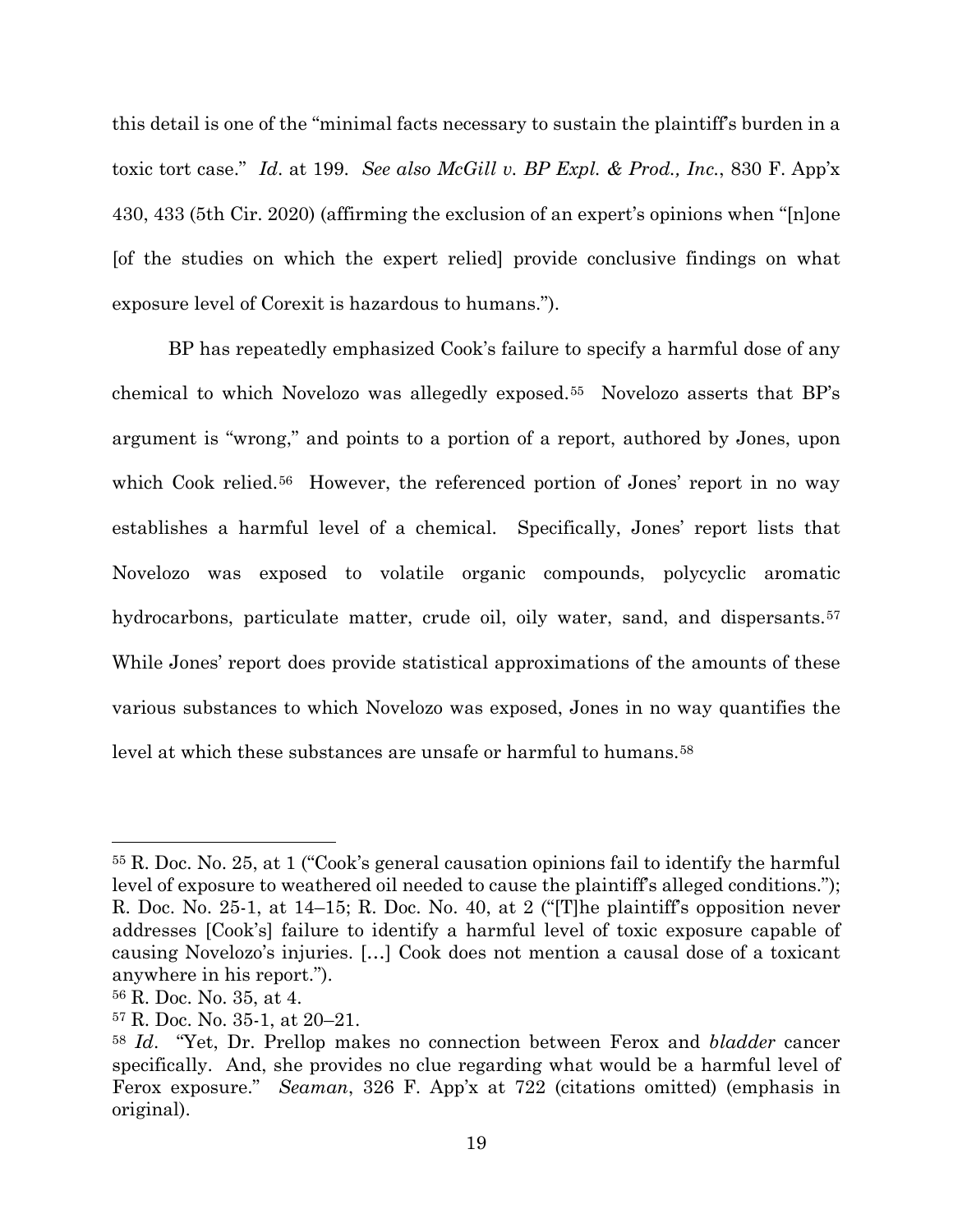In that section of his report related to the third Bradford Hill factor, "dose response relationship," Cook notes that "[t]here is a toxicology maxim that the dose determines the poison."59 Even though Cook cites to a study of "BP Gulf Oil Spill Disaster response workers," and Cook mentions the risk of exposure to fine particulate matter and volatile compounds, he provides no analysis or discussion of the level of these chemicals that would "determine[ ] the poison," even though this section of his report is dedicated to the issue of a dose response relationship.<sup>60</sup> Cook's deposition testimony likewise confirms that he was unable "to identify the dose of these toxic chemicals that were necessary to cause any of the health effects," discussed in Cook's report.61 This failure weighs heavily in favor of exclusion.

#### *(e) Novelozo presents other evidence outside Cook's report:*

 Novelozo attempts to buttress Cook's opinions by referencing several other items of evidence, including materials that Novelozo acquired *after* Cook produced his report, such as a "general causation report" authored by Jones,<sup>62</sup> and Exhibits 3

<sup>59</sup> R. Doc. No. 25-3, at 24. 60 *Cf*. *id*. at 6 (noting that "aromatic compounds have known toxicity" yet failing to state the known level of toxicity).

<sup>61</sup> R. Doc. No. 47-1, at 45–46.

<sup>62</sup> R. Doc. No. 35, at 10. Although Novelozo characterizes this document as a "general causation report," it is instead a report detailing occupational exposures among workers that participated in the Deepwater Horizon oil spill clean-up activities. *See* R. Doc. No. 35-3, at 1. Specifically, in the pages that Novelozo references, the report details the nature and extent of workers' exposures to certain types of chemicals in prior oil spill incidents. *Id*. at 17–24. While Jones—who has a PhD degree, but is not a medical doctor—summarizes the findings of a number of studies, she does not provide a general causation opinion. *Id*.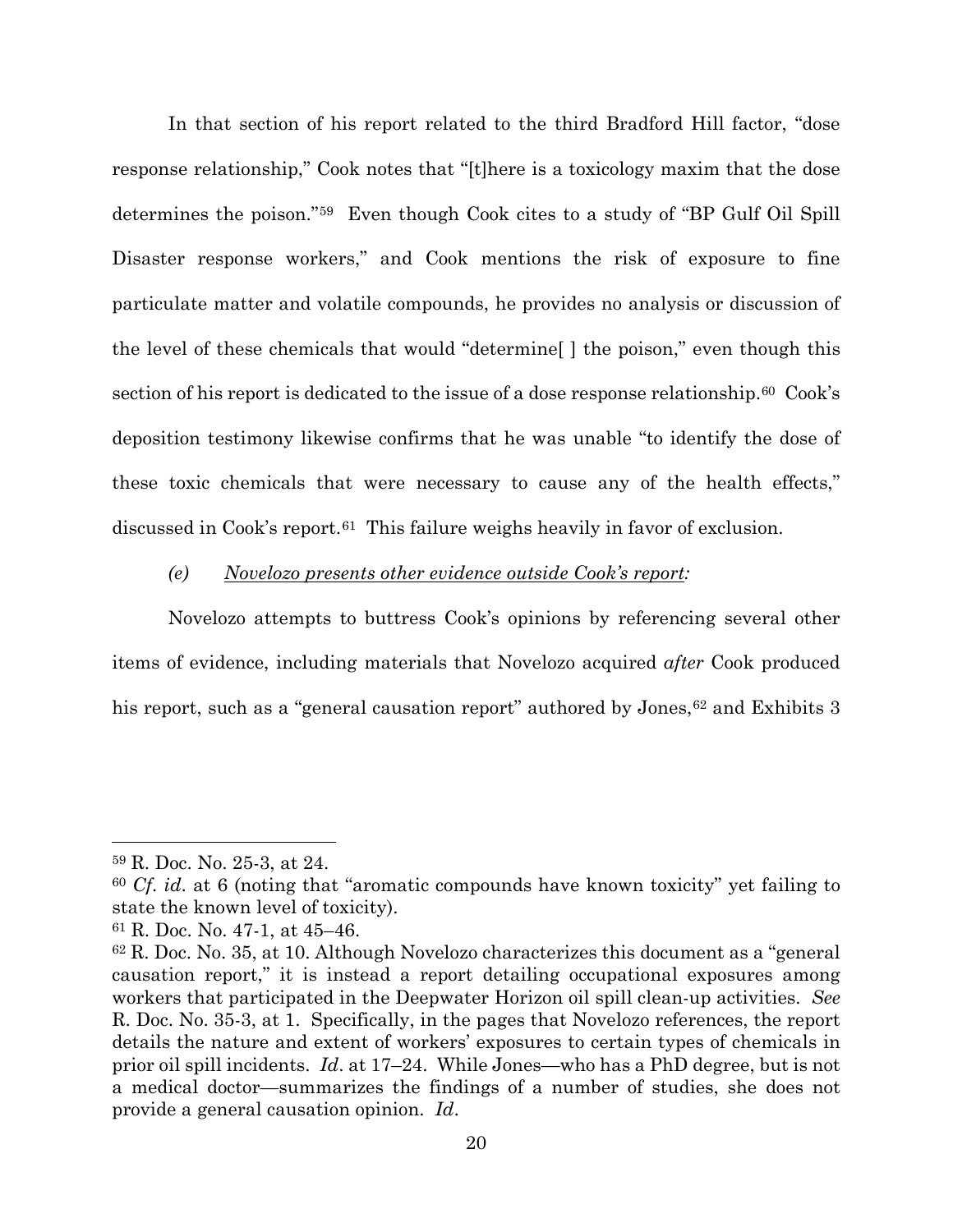and 4 to Novelozo's sur-reply memorandum.<sup>63</sup> But as Novelozo concedes in his surreply memorandum, Cook does not rely on these documents to support his causal opinion, and Novelozo states that he does not seek to amend or supplement his expert reports.64 The Court cannot review these items of evidence and form its own expert opinion that was not offered by a party. *Seaman*, 326 F. App'x at 722 ("A plaintiff in such a case cannot expect lay fact-finders to understand medical causation; expert testimony is thus required to establish causation.").

Overall, an "expert must 'employ[ ] in the courtroom the same level of intellectual rigor that characterizes the practice of an expert in the relevant field.'" *Wells v. SmithKline Beecham Corp.*, 601 F.3d 375, 378 (5th Cir. 2010) (quoting *Kumho Tire Co. v. Carmichael*, 526 U.S. 137, 152 (1999)). Such rigor is not evident on this record. After reviewing Cook's expert report, his deposition testimony, and the authorities provided by the parties, the Court determines, based on the various shortcomings identified above, that Novelozo has failed to meet his burden to prove by a preponderance of the evidence that Cook's report is reliable with respect to his general causation analysis. On the contrary, Cook's opinions are not the product of reliable principles and methods, and Cook has not reliably applied his principles and

 $63$  R. Doc. Nos. 43-3 & 43-4. Exhibit 3 is a document consisting of 25 pages, and Novelozo maintains that it "shows BP's knowledge of the analytes found in crude oil and the associated health effects, as the Court will see when it reviews Exhibit 3." *See* R. Doc. No. 43, at 4. But Novelozo does not specify the "health effects," he claims are associated with the analytes found in crude oil, and he does not direct the Court's attention to any specific page of the exhibit. *United States v. Del Carpio Frescas*, 932 F.3d 324, 331 (5th Cir. 2019) ("Judges are not like pigs, hunting for truffles buried in the record.") (quotation marks and citation omitted). <sup>64</sup> R. Doc. No. 43, at 3.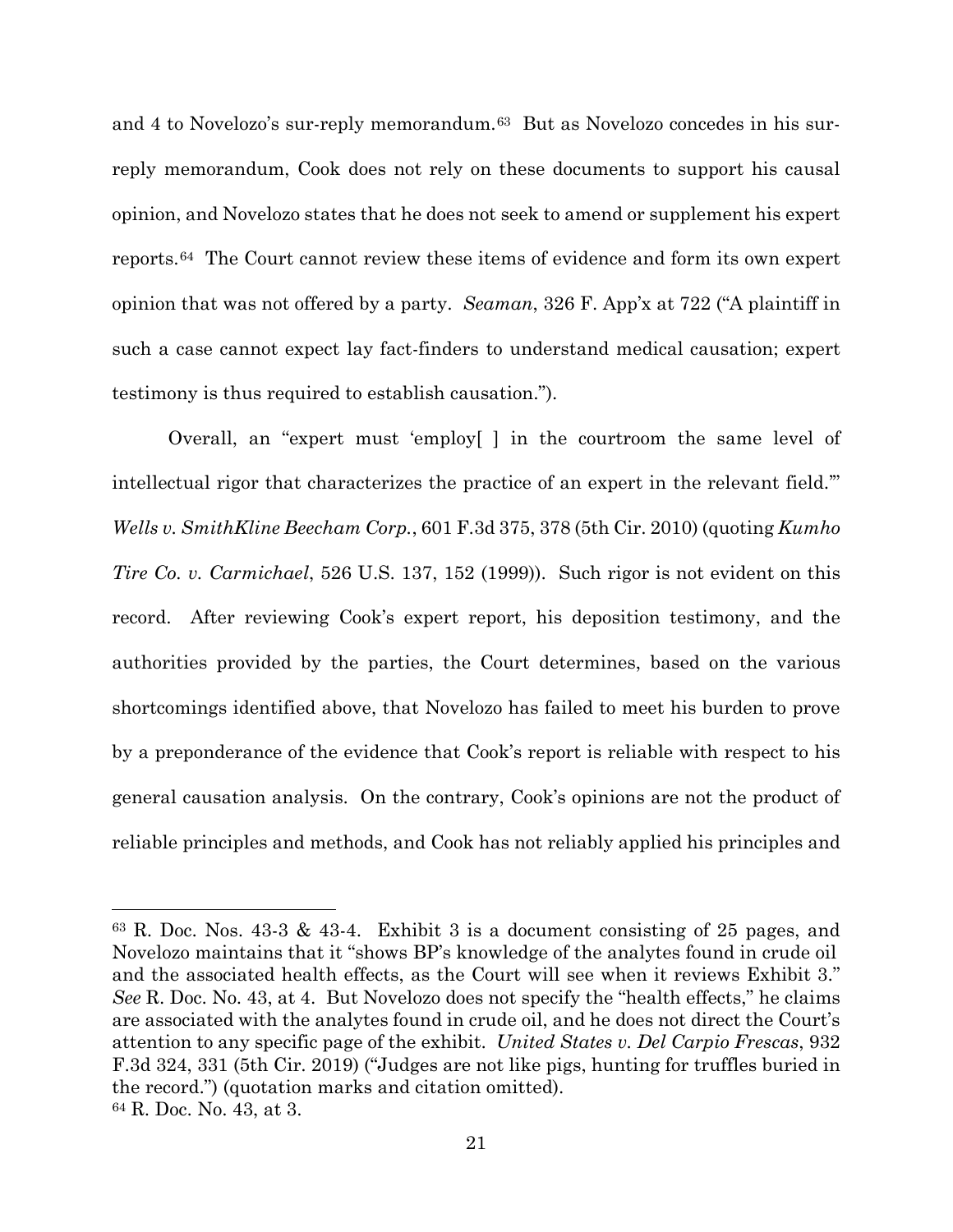methods to the facts of this case. Fed. R. Evid. 702(c), (d).65

# **B. BP' Motion for Summary Judgment**

Having determined that Cook's opinions should be excluded, the Court now turns to BP's motion for summary judgment. After reviewing the parties' arguments, the Court concludes that summary judgment must be granted.

BP specifies that "Novelozo's only expert offering an opinion regarding medical causation is [Cook.]"66 Further, BP argues that without Cook's opinions, all of Novelozo's claims will lack necessary expert support to meet his burden of proof with respect to causation.67

Novelozo does not dispute that Cook is his only expert for medical causation.<sup>68</sup> Novelozo's opposition to BP's motion for summary judgment rests entirely on his opposition to BP's motion *in limine*.69 Novelozo advances no other arguments in

<sup>65</sup> Because Novelozo has not demonstrated that Cook's opinions are admissible, the Court need not reach the issue of specific causation. "Evidence concerning specific causation in toxic tort cases is admissible only as a follow-up to admissible generalcausation evidence. […] if [the court] concludes that there is admissible generalcausation evidence, the district court must determine whether there is admissible specific-causation evidence." *Johnson v. Arkema, Inc.*, 685 F.3d 452, 468 (5th Cir. 2012) (quoting *Knight*, 482 F.3d at 351).

<sup>66</sup> R. Doc. No. 26-3, at 1.

<sup>67</sup> R. Doc. No. 26-1, at 4–6.

<sup>68</sup> R. Doc. No. 34-1, at 1; *see also* E.D. La. Local Civil Rule 56.2 ("All material facts in the moving party's statement will be deemed admitted, for purposes of the motion, unless controverted in the opponent's statement.").

<sup>69</sup> R. Doc. No. 34, at 1 ("Defendants' motion [for summary judgment] is premised on the Court granting [the] motion to exclude [Novelozo's] causation expert, [Cook].